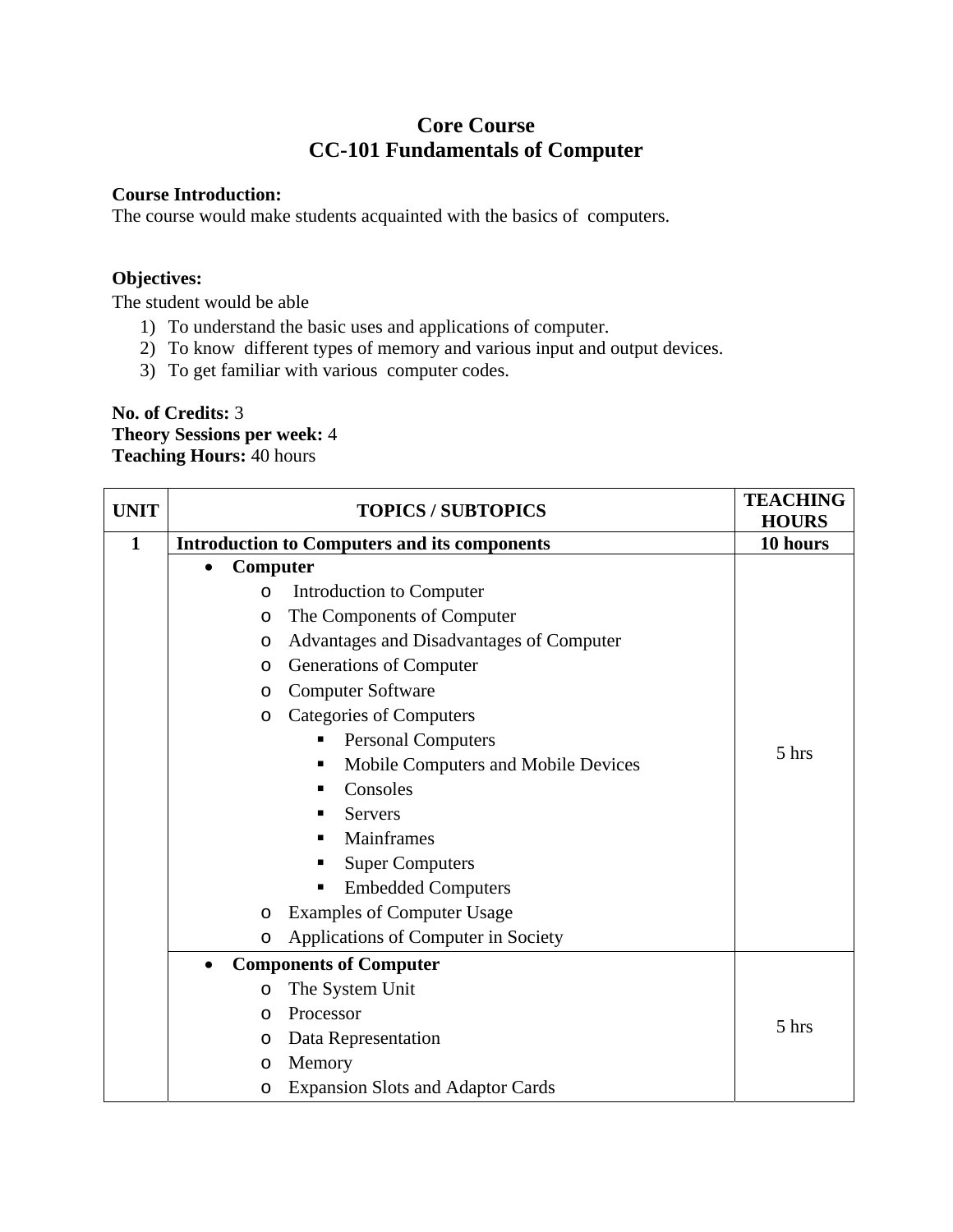|                | O                             | Ports and Connectors                              |          |
|----------------|-------------------------------|---------------------------------------------------|----------|
|                | O                             | <b>Buses</b>                                      |          |
|                | O                             | <b>Bays</b>                                       |          |
|                | O                             | Power Supply                                      |          |
|                | $\circ$                       | Mobile Computers and Devices                      |          |
| $\overline{2}$ | <b>Input and Output Units</b> |                                                   | 10 hours |
|                |                               | <b>Input Devices</b>                              |          |
|                | $\circ$                       | <b>Introduction to Input Devices</b>              |          |
|                | O                             | Keyboard                                          |          |
|                | O                             | <b>Pointing Devices</b>                           |          |
|                |                               | Mouse<br>٠                                        |          |
|                |                               | Trackball<br>п                                    |          |
|                |                               | Touchpad<br>ш                                     |          |
|                |                               | <b>Pointing Stick</b><br>п                        |          |
|                |                               | Light Pen<br>п                                    |          |
|                |                               | <b>Touch Screen</b>                               |          |
|                |                               | Pen Input                                         |          |
|                | O                             | <b>Controllers for Gaming and Media Players</b>   |          |
|                |                               | Gamepads<br>п                                     |          |
|                |                               | Joysticks and Wheels<br>п                         |          |
|                |                               | <b>Light Guns</b><br>п                            |          |
|                |                               | Dance Pads<br>٠                                   |          |
|                |                               | <b>Motion-Sensing Game Controllers</b><br>п       | 5 hrs    |
|                |                               | <b>Touch-Sensitive Pads</b><br>п                  |          |
|                | O                             | Voice Input                                       |          |
|                | O                             | Input for PDAs, Smart Phones and Tablet PCs       |          |
|                | O                             | Digital Camera                                    |          |
|                | O                             | Video Input                                       |          |
|                |                               | PC Video Cameras                                  |          |
|                |                               | Web Cams                                          |          |
|                |                               | Video Conferencing                                |          |
|                | O                             | <b>Scanners and Reading Devices</b>               |          |
|                |                               | <b>Optical Scanners</b><br>ш                      |          |
|                |                               | Optical Readers (OCR, OMR, BCR, RFID Reader,<br>٠ |          |
|                |                               | MICR, Magnetic Stripe Card Reader, Data           |          |
|                |                               | <b>Collection Devices)</b>                        |          |
|                |                               | Terminals (Point-of-Sale Terminal, Automated<br>п |          |
|                |                               | Teller Machine)                                   |          |
|                |                               | <b>Biometric Input</b><br>п                       |          |
|                |                               |                                                   |          |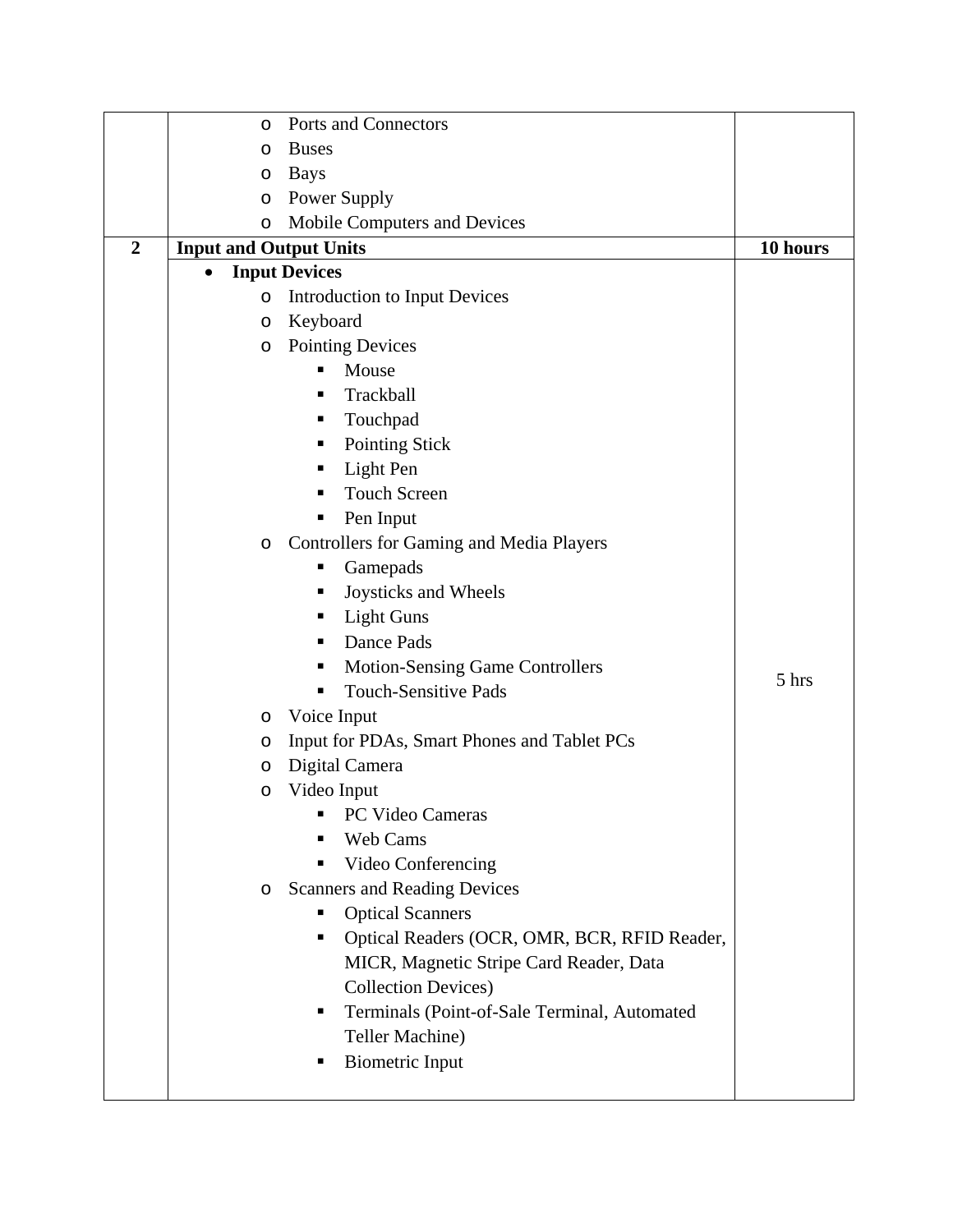|                         | <b>Output Devices</b><br>$\bullet$ |                                                  |          |
|-------------------------|------------------------------------|--------------------------------------------------|----------|
|                         | O                                  | <b>Introduction to Output Devices</b>            |          |
|                         | O                                  | <b>Display Devices</b>                           |          |
|                         | O                                  | <b>Flat-Panel Displays</b>                       |          |
|                         | $\circ$                            | <b>CRT</b> Monitors                              |          |
|                         | O                                  | Printers                                         |          |
|                         |                                    | Non-Impact Printers (Ink-Jet, Photo, Laser,      |          |
|                         |                                    | Thermal, Mobile, Label and Postage, Plotters and | 5 hrs    |
|                         |                                    | Large-format Printers)                           |          |
|                         |                                    | Impact Printers (Dot-matrix, Line)               |          |
|                         | O                                  | Speakers, Headphones and Earphones               |          |
|                         | $\circ$                            | Fax Machines and Fax Modems                      |          |
|                         | O                                  | <b>Multifunction Peripherals</b>                 |          |
|                         | $\circ$                            | Data Projectors                                  |          |
|                         | $\circ$                            | Force-Feedback Joysticks, Wheels and Gamepads    |          |
| $\overline{\mathbf{3}}$ | <b>Storage</b>                     |                                                  | 10 hours |
|                         | <b>Storage</b>                     |                                                  |          |
|                         | O                                  | Introduction to Storage                          |          |
|                         | O                                  | <b>Magnetic Disks</b>                            |          |
|                         | O                                  | <b>Optical Disks</b>                             |          |
|                         | O                                  | Tape                                             | 9 hrs    |
|                         | O                                  | PC Cards and Express Card Modules                |          |
|                         | $\circ$                            | Miniature Mobile Storage Media                   |          |
|                         | O                                  | Microfilm and Microfiche                         |          |
|                         | O                                  | <b>Enterprise Storage</b>                        |          |
|                         | <b>Files</b>                       |                                                  |          |
|                         | O                                  | <b>Introduction to Files</b>                     | 1 hrs    |
|                         | O                                  | <b>Types of Files</b>                            |          |
| $\overline{\mathbf{4}}$ | <b>Computer Codes</b>              |                                                  | 10 hours |
|                         |                                    | <b>Computer Codes</b>                            |          |
|                         | O                                  | <b>Introduction to Computer Codes</b>            |          |
|                         | $\circ$                            | Decimal System                                   |          |
|                         | O                                  | <b>Binary System</b>                             |          |
|                         | O                                  | Hexadecimal System                               |          |
|                         | $\circ$                            | <b>Octal System</b>                              | 3 hrs    |
|                         | $\circ$                            | 4-bit BCD System                                 |          |
|                         | O                                  | 8-bit BCD System                                 |          |
|                         | O                                  | <b>ASCII</b> code                                |          |
|                         | O                                  | 16-bit Unicode                                   |          |
|                         |                                    |                                                  |          |
|                         |                                    |                                                  |          |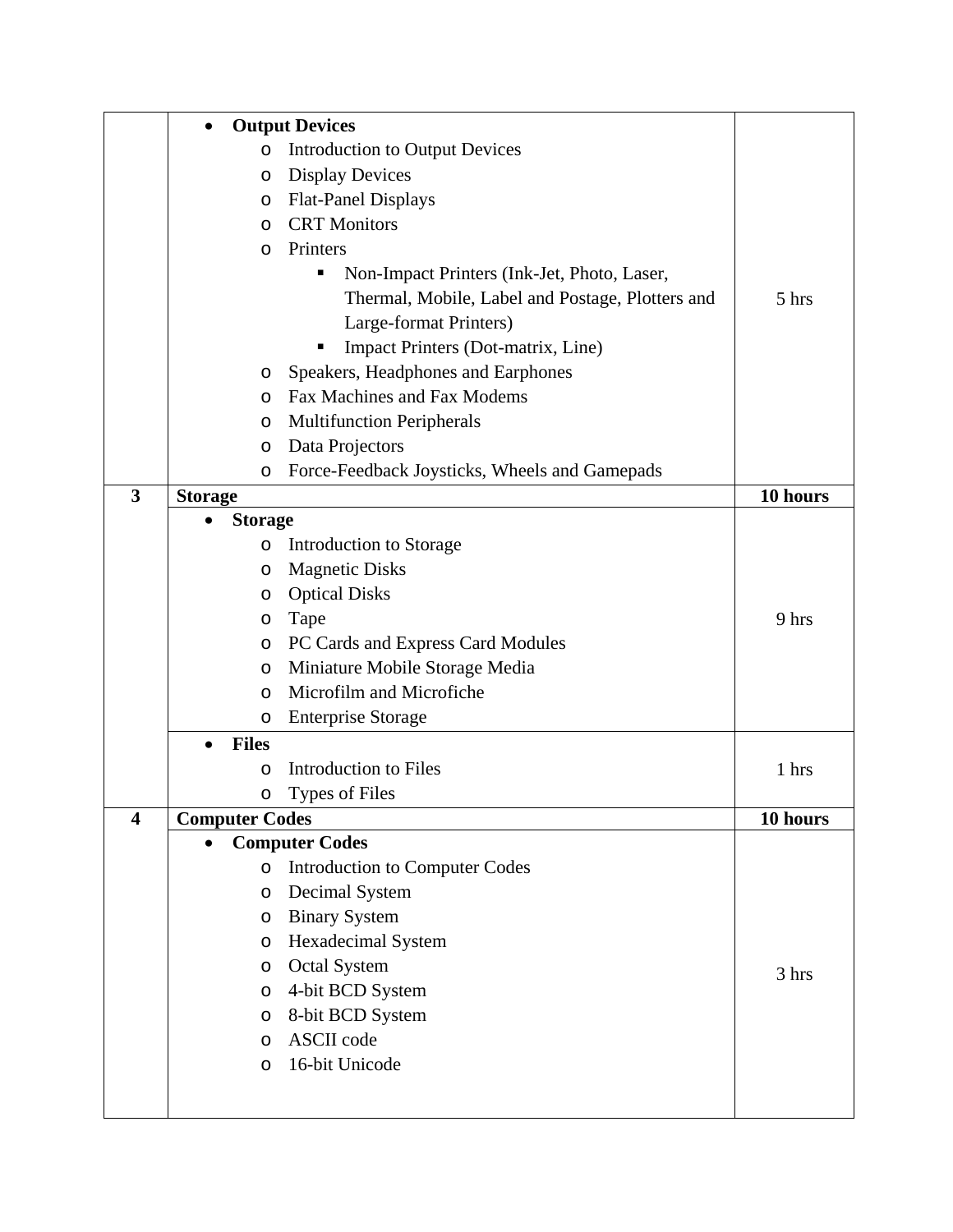| $\bullet$ | <b>Conversion of Numbers (includes fixed and fractional</b> |       |
|-----------|-------------------------------------------------------------|-------|
| numbers)  |                                                             |       |
|           | Non-Decimal to Decimal                                      |       |
| $\circ$   | <b>Binary to Decimal</b>                                    |       |
| $\circ$   | Decimal to Binary                                           |       |
| $\circ$   | <b>Binary to Octal</b>                                      |       |
| $\circ$   | Octal to Binary                                             |       |
| $\Omega$  | <b>Octal to Decimal</b>                                     | 7 hrs |
| $\Omega$  | Decimal to Octal                                            |       |
| $\circ$   | Binary to Hexadecimal                                       |       |
| $\circ$   | Hexadecimal to Binary                                       |       |
| $\Omega$  | <b>Hexadecimal to Decimal</b>                               |       |
| $\Omega$  | Decimal to Hexadecimal                                      |       |
| ∩         | Hexadecimal to Octal                                        |       |
| $\Omega$  | Octal to Hexadecimal                                        |       |

Introduction to Computers (First Edition 2008) Publisher : Cengage Learning By Gary B. Shelly, Thomas J. Cashman and Misty E. Vermaat

## **Reference Books:**

- 1. Fundamentals of Computer(First Edition- 2009) Publisher: McGraw-Hill by Balaguruswamy
- 2. Computer Fundamentals(Fourth Edition- 2007) Publisher: BPB Publications by Pradeep Sinha and Priti Sinha
- 3. Computer Fundamentals(First Edition-2010) Publisher: Pearson by Anita Goel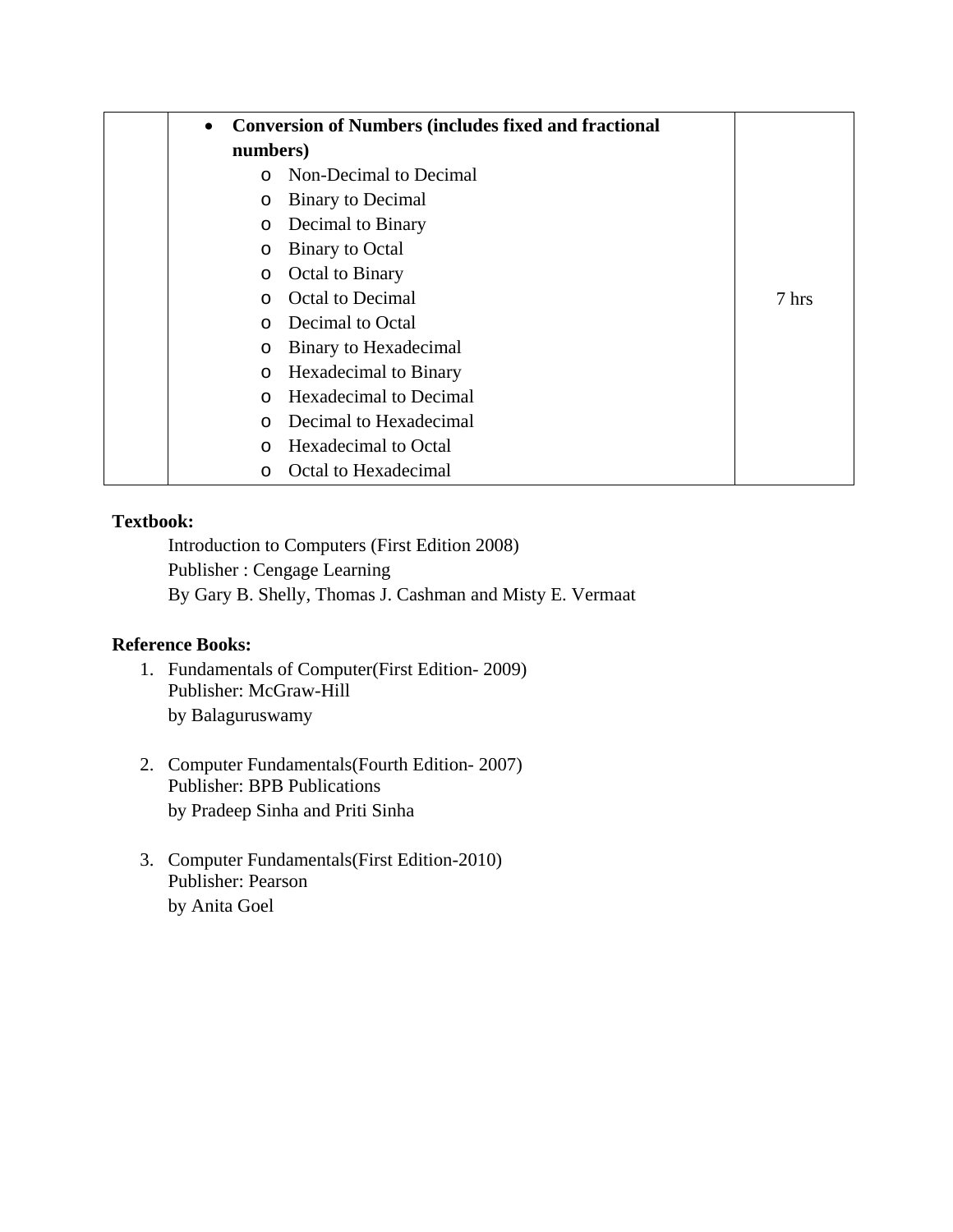# **Core Course CC-102 Problem Solving and C Programming**

#### **Course Introduction:**

 Students will be provided with basic knowledge of C programming language - control structures, loops and arrays. Students will learn to use flowchart and develop algorithms to solve problems.

### **Objectives:**

Students would be able

- 1) To create their own logic and implement using C Programming.
- 2) To understand how to use programming in day to day application.

## **No. of Credits:** 3 **Theory Sessions per week:** 4 **Teaching Hours:** 40 hours

| <b>UNIT</b>    | <b>TOPICS / SUBTOPICS</b>                                          | <b>TEACHING</b><br><b>HOURS</b> |
|----------------|--------------------------------------------------------------------|---------------------------------|
| $\mathbf{1}$   | <b>Pre Programming Techniques</b>                                  | 10 hours                        |
|                | <b>Introduction to Programming Languages</b>                       |                                 |
|                | Introduction to Machine level language<br>$\circ$                  |                                 |
|                | Introduction to Assembly language<br>$\circ$                       |                                 |
|                | Introduction to Higher level language<br>O                         | 2 hrs                           |
|                | Limitations and Features.<br>$\Omega$                              |                                 |
|                | <b>Classification of Computer Language - Procedural</b><br>$\circ$ |                                 |
|                | Language and Non Procedural Language.                              |                                 |
|                | <b>Tools and Techniques of Problem Analysis</b>                    |                                 |
|                | Algorithm Development and Flow Chart<br>$\circ$                    |                                 |
|                | Numerous Examples in Algorithm Development and Flow<br>$\circ$     | 8 hrs                           |
|                | Chart                                                              |                                 |
| $\overline{2}$ | <b>C</b> Language Overview                                         | 10 hours                        |
|                | <b>Getting Started With 'C' Language</b>                           |                                 |
|                | History of C<br>$\circ$                                            |                                 |
|                | Basic Structure of C<br>$\circ$                                    |                                 |
|                | Executing C program<br>$\circ$                                     |                                 |
|                | Character set & C Tokens<br>$\circ$                                |                                 |
|                | Identifiers & Keywords<br>$\circ$                                  | 5 hrs                           |
|                | Data Types<br>$\circ$                                              |                                 |
|                | <b>Storage Class</b><br>$\circ$                                    |                                 |
|                | <b>Constants and Variables</b><br>$\circ$                          |                                 |
|                | <b>Type Casting</b><br>$\circ$                                     |                                 |
|                | Comments<br>$\Omega$                                               |                                 |
|                | <b>Operators &amp; Expression</b>                                  |                                 |
|                | Types of Operators and Expression                                  | 3 hrs                           |
|                | o Precedence & Associativity                                       |                                 |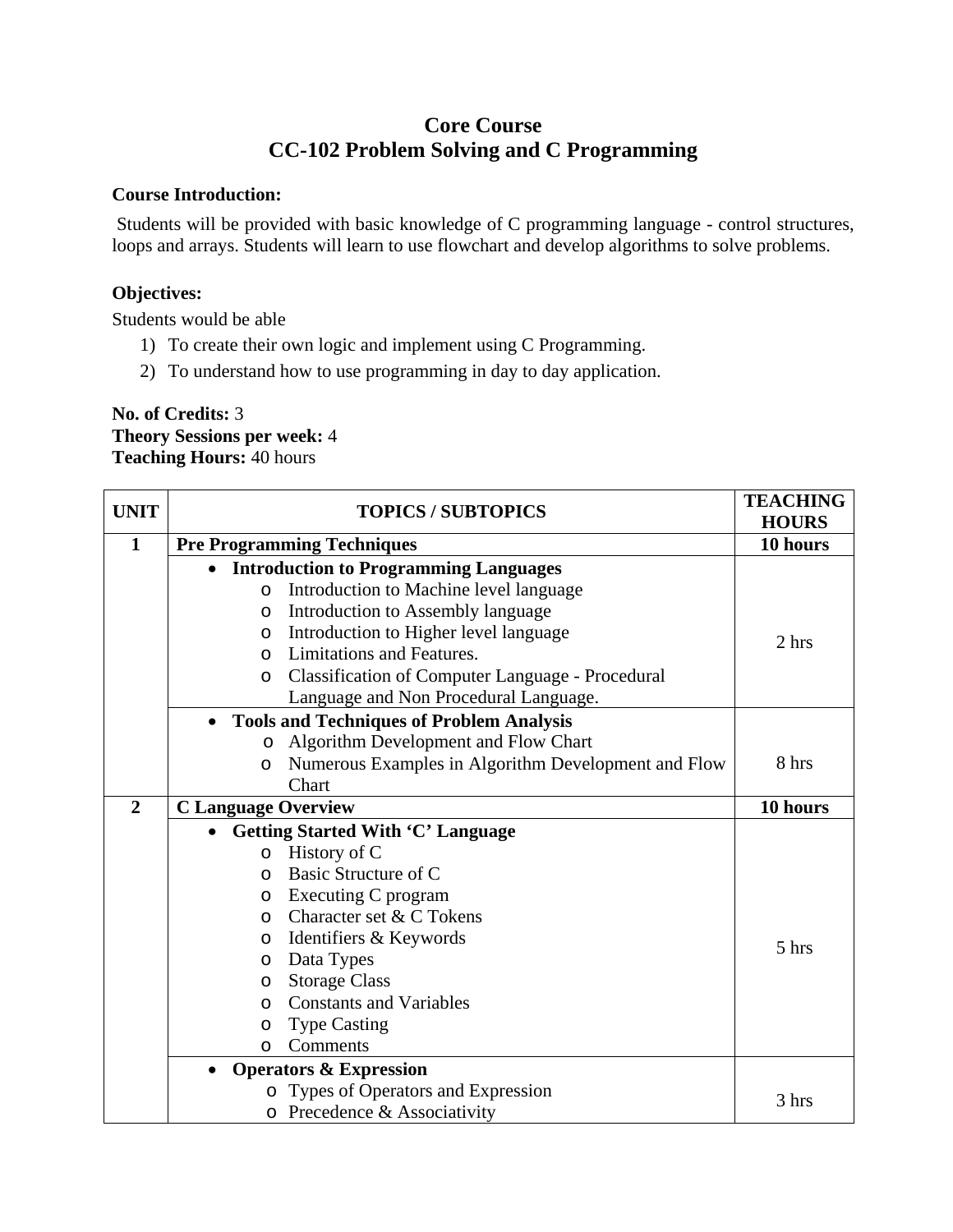|                         | Console based I/O and related built-in I/O function         |          |
|-------------------------|-------------------------------------------------------------|----------|
|                         | printf(), scanf(), getch(), getchar(), putchar()<br>$\circ$ | 2 hrs    |
|                         | Concept of Header File and #include ,#define<br>$\circ$     |          |
| 3                       | <b>Control Structure</b>                                    | 10 hours |
|                         | <b>Decision Making Structure</b><br>$\bullet$               |          |
|                         | If<br>$\circ$                                               |          |
|                         | If-else<br>$\Omega$                                         | 4 hrs    |
|                         | Nested If-else<br>$\Omega$                                  |          |
|                         | Switch<br>$\circ$                                           |          |
|                         | <b>Loop Control Structure</b><br>$\bullet$                  |          |
|                         | While<br>$\Omega$                                           |          |
|                         | Do-While<br>$\Omega$                                        | 5 hrs    |
|                         | For<br>$\Omega$                                             |          |
|                         | Nested loop<br>$\circ$                                      |          |
|                         | <b>Other Statements</b>                                     |          |
|                         | break, continue, goto, exit<br>$\circ$                      | 1 hrs    |
| $\overline{\mathbf{4}}$ | Array & String                                              | 10 hours |
|                         | <b>Array</b>                                                |          |
|                         | One, Two – Dimensional Arrays<br>$\circ$                    |          |
|                         | Initialization and working with Array.<br>$\circ$           | 6 hrs    |
|                         | Introduction to Multidimensional Arrays.<br>$\Omega$        |          |
|                         | <b>Character Arrays and Strings</b><br>$\bullet$            |          |
|                         | Initialization and working with String.<br>$\circ$          |          |
|                         | Comparing and String Handling functions.<br>$\circ$         | 4 hrs    |

Programming In C (Second Edition) Publication : Pearson Education by Ashok N. Kamthane

## **Reference Book** :

- 1. Simplifying C (First Edition 2010) Publication : Dreamtech by Harshal Arolkar and Sonal Jain
- 2. Programming in ANSI C (Fifth Edition 2011) Publication : Mc Graw Hill by Balagurusamy
- 3. Programming in C (First Edition 2011) Publication : Oxford Higher Education by Reema Thareja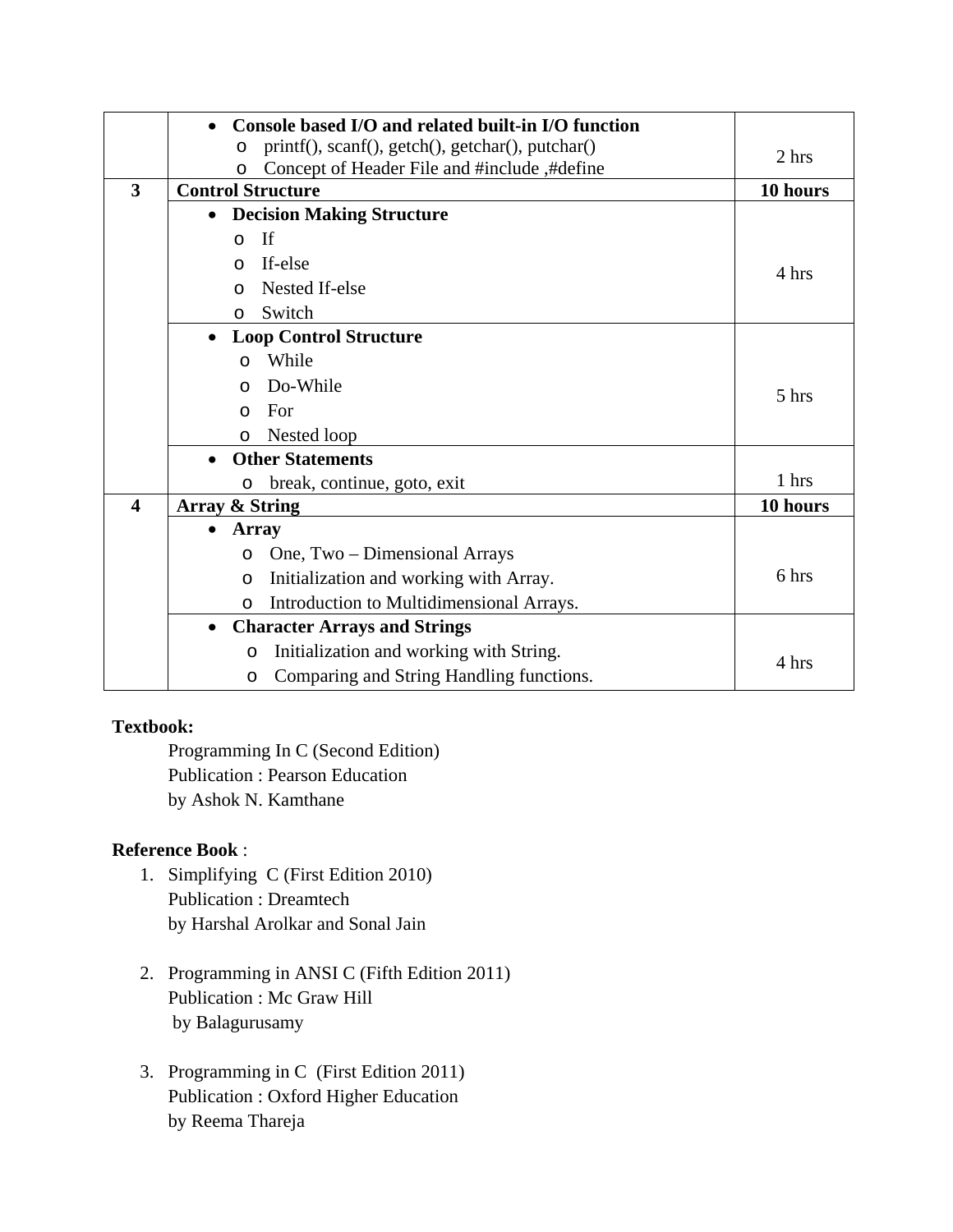## **Core Course CC-103 Introduction to Internet and HTML**

#### **Course Introduction:**

This course shall introduce students to internet - history, impact, connections, services, applications and security. Students will also able to gain knowledge of basic HTML tags and advanced HTML features like frame, forms and layer.

### **Objectives:**

Students would be able

- 1) To understand the various uses and role of internet.
- 2) To identify the different connections, services, work of internet.
- 3) To understand the basic and advanced HTML tags.

### **No. of Credits:** 3 **Theory Sessions per week:** 4 **Teaching Hours:** 40 hours

| <b>UNIT</b> | <b>TOPICS / SUBTOPICS</b>                   | <b>TEACHING</b><br><b>HOURS</b> |
|-------------|---------------------------------------------|---------------------------------|
| 1           | <b>Introduction to Internet</b>             | 10 hours                        |
|             | Introduction to Internet                    |                                 |
|             | Evolution & history of internet             |                                 |
|             | Growth of Internet                          |                                 |
|             | <b>Owners of Internet</b>                   |                                 |
|             | Services of Internet                        |                                 |
|             | How does Internet works?<br>$\bullet$       |                                 |
|             | Internet addressing & DNS                   |                                 |
|             | Internet Vs Intranet<br>$\bullet$           |                                 |
|             | <b>Impact of Internet</b>                   |                                 |
|             | Governance on Internet                      |                                 |
|             | Getting connected                           |                                 |
|             | Different types of connections<br>$\bullet$ |                                 |
|             | o Dial-UP connections                       | 5 hrs                           |
|             | <b>ISDN</b><br>O                            |                                 |
|             | ADSL<br>$\Omega$                            |                                 |
|             | <b>Leased Line Connections</b><br>$\Omega$  |                                 |
|             | <b>Satellite Connections</b><br>$\Omega$    |                                 |
|             | Level off internet connectivity             |                                 |
|             | One level<br>$\Omega$                       |                                 |
|             | Two level<br>$\Omega$                       |                                 |
|             | Three level<br>$\Omega$                     |                                 |
|             | Internet service provider                   |                                 |
|             | Internet account options                    |                                 |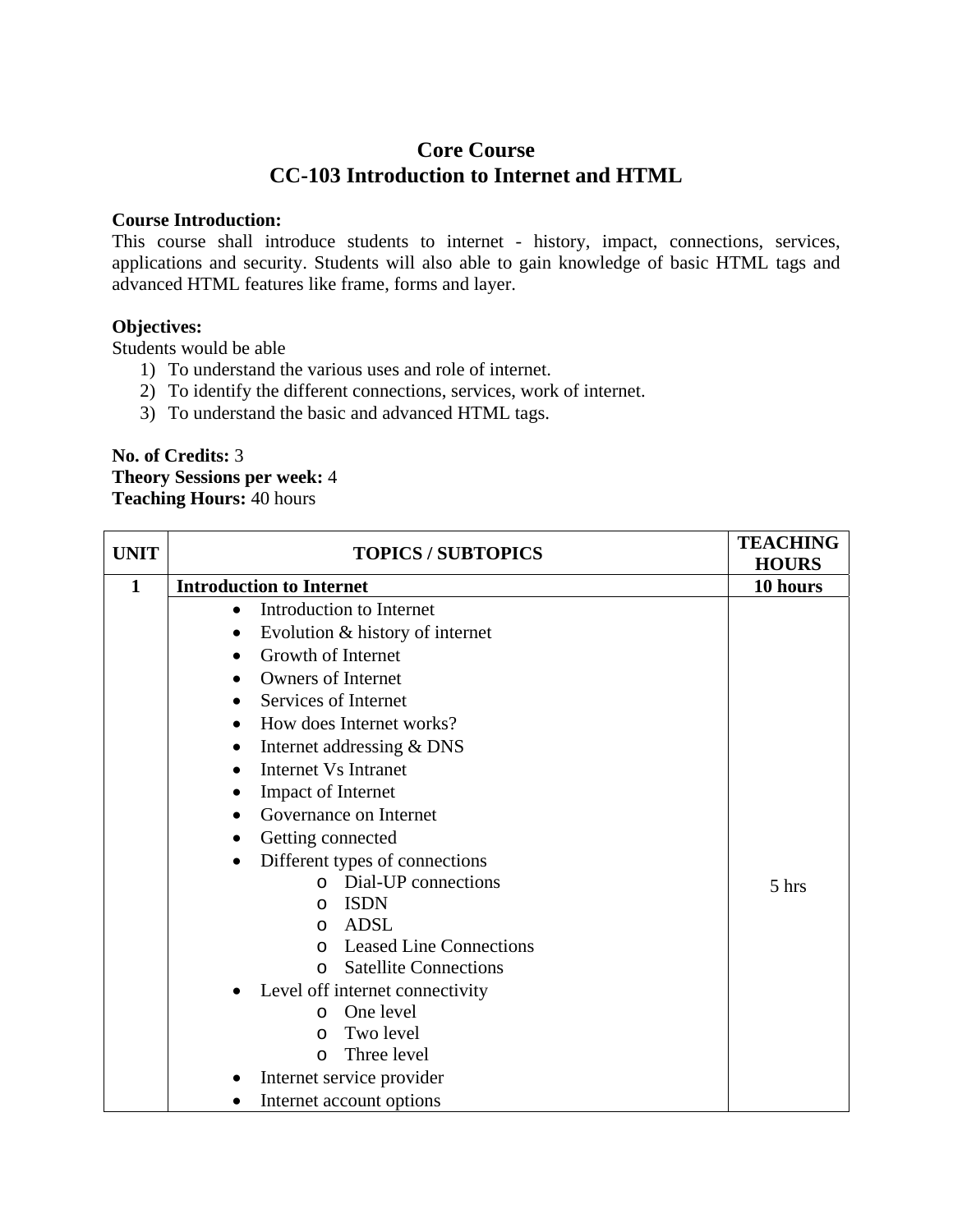|                | Telephone option<br>$\circ$                   |          |
|----------------|-----------------------------------------------|----------|
|                | Protocol option<br>$\circ$                    |          |
|                | Service option<br>O                           |          |
|                | Switching:<br>$\bullet$                       |          |
|                | Circuit switching<br>$\circ$                  |          |
|                | Packet switching<br>$\circ$                   |          |
|                | Message switching<br>$\circ$                  |          |
|                | Routers                                       |          |
|                |                                               |          |
|                | Gateways                                      |          |
|                | Current trends on internet                    |          |
|                | Iphone<br>$\circ$                             |          |
|                | <b>VOIP</b><br>O                              |          |
|                | Internet video<br>$\circ$                     |          |
|                | E-commerce<br>$\circ$                         |          |
|                | Wireless communication<br>$\circ$             |          |
|                | Collaborative computing<br>$\circ$            |          |
|                | Podcasting<br>O                               | $5$ hrs  |
|                | Video conferencing<br>$\circ$                 |          |
|                | Interactivity tools(Overview)                 |          |
|                | <b>ASP</b><br>$\circ$                         |          |
|                | ActiveX control<br>O                          |          |
|                | VB script<br>O                                |          |
|                | Java script<br>O                              |          |
|                | Front page<br>$\circ$                         |          |
|                | Flash<br>$\circ$                              |          |
|                | Multimedia and animation                      |          |
|                | <b>WWW</b>                                    |          |
|                | Evolution of web<br>$\circ$                   |          |
|                | Basic element of www<br>$\circ$               |          |
|                | Web browsers<br>O                             |          |
| $\overline{2}$ | <b>Internet Applications and Services</b>     | 10 hours |
|                | E-Mail<br>٠                                   |          |
|                | Introduction                                  |          |
|                | O<br>E-mail System                            |          |
|                | O<br><b>E-mail Protocols</b>                  |          |
|                | $\circ$                                       |          |
|                | About E-mail addresses<br>$\circ$             | 2 hrs    |
|                | <b>Structure of E-mail Message</b><br>$\circ$ |          |
|                | E-mail clients and server<br>$\circ$          |          |
|                | Mailing list<br>$\circ$                       |          |
|                | E-mail security<br>$\circ$                    |          |
|                | Remote Login<br>$\bullet$                     |          |
|                | Telnet                                        |          |
|                | <b>Introduction to Telnet</b><br>$\circ$      |          |
|                | <b>Telnet Client</b><br>$\circ$               | 4 hrs    |
|                | The Telnet protocol<br>O                      |          |
|                | Telnet emulation<br>O                         |          |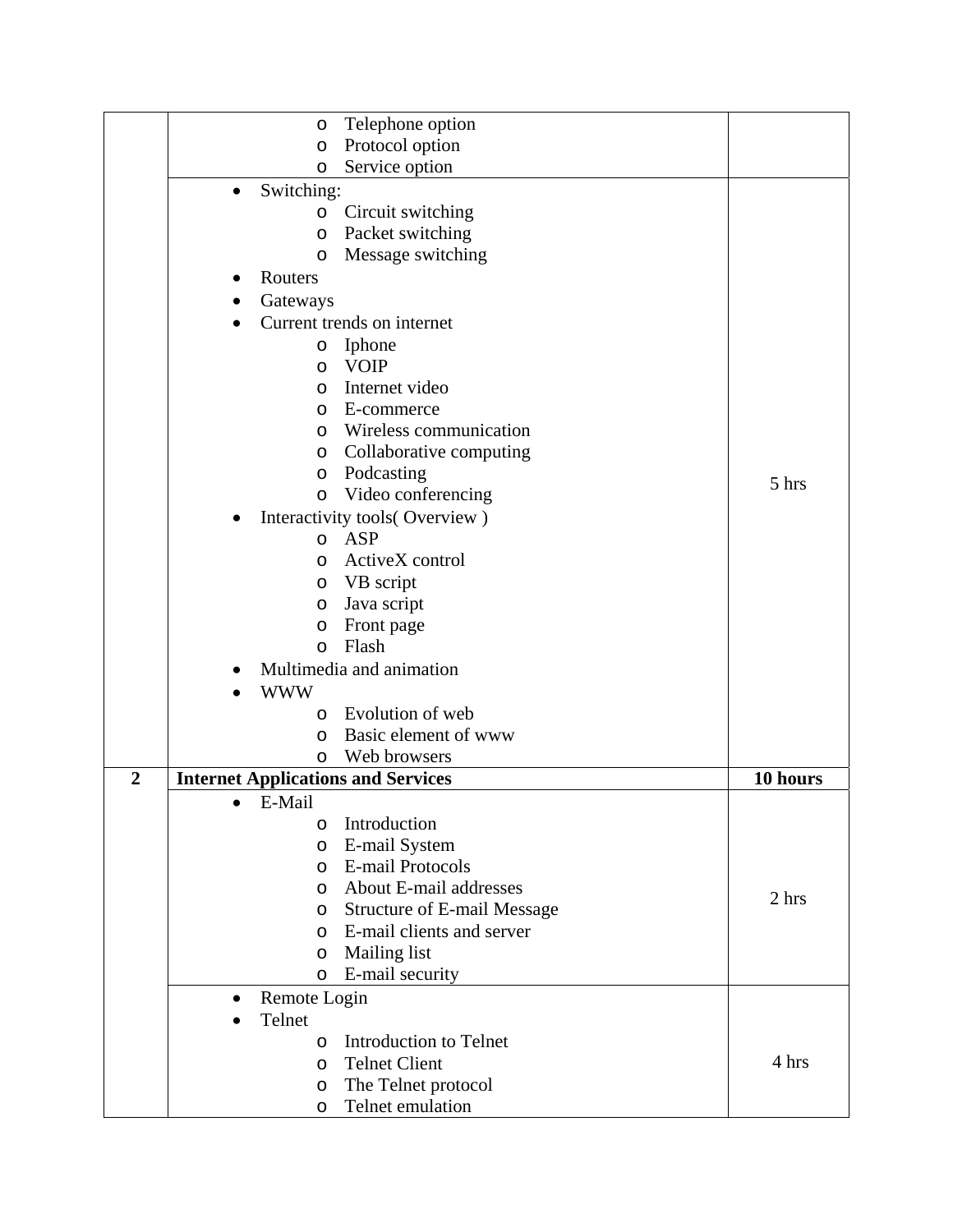|              | $\bullet$ | <b>File Transfer Protocol</b>                                                                                      |          |
|--------------|-----------|--------------------------------------------------------------------------------------------------------------------|----------|
|              |           | Introduction<br>$\circ$                                                                                            |          |
|              |           | Types of FTP server<br>O                                                                                           |          |
|              |           | FTP software<br>$\circ$                                                                                            |          |
|              |           | Types of search(match)<br>$\circ$                                                                                  |          |
|              |           | Search engines                                                                                                     |          |
|              |           | Introduction<br>$\circ$                                                                                            |          |
|              |           | Criteria<br>$\circ$                                                                                                |          |
|              |           | Search Agent<br>$\circ$                                                                                            |          |
|              |           | How to register to search engine<br>$\circ$                                                                        |          |
|              |           | About Popular search engines<br>$\circ$                                                                            |          |
|              |           | <b>USENET</b>                                                                                                      |          |
|              |           | NEWS group hierarchies<br>$\circ$                                                                                  |          |
|              |           | News reader<br>$\circ$                                                                                             |          |
|              |           | Who administers<br>$\circ$                                                                                         |          |
|              |           | Common task of news readers<br>$\circ$                                                                             |          |
|              |           | Relation between news & e-mail<br>$\circ$                                                                          |          |
|              |           | Chatting $&$ IRC                                                                                                   |          |
|              |           | Client software<br>$\circ$                                                                                         |          |
|              |           | Chat server<br>$\circ$                                                                                             |          |
|              |           | IRC network<br>$\circ$                                                                                             |          |
|              |           |                                                                                                                    |          |
|              | $\bullet$ | <b>Internet Security</b><br>o Overview                                                                             |          |
|              |           |                                                                                                                    |          |
|              |           | Aspect & needs of security<br>$\circ$                                                                              |          |
|              |           | E-mail security<br>$\circ$                                                                                         | 4 hrs    |
|              |           | Web security<br>$\circ$                                                                                            |          |
|              |           | <b>VPN</b>                                                                                                         |          |
|              |           | Introduction<br>$\circ$                                                                                            |          |
|              |           | Connection<br>$\circ$                                                                                              |          |
|              |           | Protocol<br>$\circ$                                                                                                |          |
|              |           | Client<br>$\circ$                                                                                                  |          |
|              |           | Firewall                                                                                                           |          |
|              |           | <b>Types</b><br>$\circ$                                                                                            |          |
|              |           | Firewall with GUI<br>$\circ$                                                                                       |          |
|              |           | Choosing a suitable firewall<br>O                                                                                  |          |
|              |           | Advantage<br>$\circ$                                                                                               |          |
|              |           | <b>Drawback</b><br>$\circ$                                                                                         |          |
| $\mathbf{3}$ |           | <b>Introduction to HTML</b>                                                                                        | 10 hours |
|              |           | <b>HTML</b>                                                                                                        |          |
|              |           | Introduction<br>$\circ$                                                                                            |          |
|              |           | HTML document structure<br>$\circ$                                                                                 |          |
|              |           | Adding text in newline( $\langle Br \rangle \langle BR \rangle$ )<br>$\circ$                                       |          |
|              |           | Creating heading $(\langle h1 \rangle \langle h1 \rangle)$ to $\langle h6 \rangle \langle h6 \rangle$ .<br>$\circ$ |          |
|              |           | Creating a paragraph $(\langle P \rangle \rightarrow \langle P \rangle)$<br>$\circ$                                | 6 hrs    |
|              |           | Creating a horizontal ruler ( <hr/> --)<br>$\circ$                                                                 |          |
|              |           | Sub Script, Super Script, Text<br>O                                                                                |          |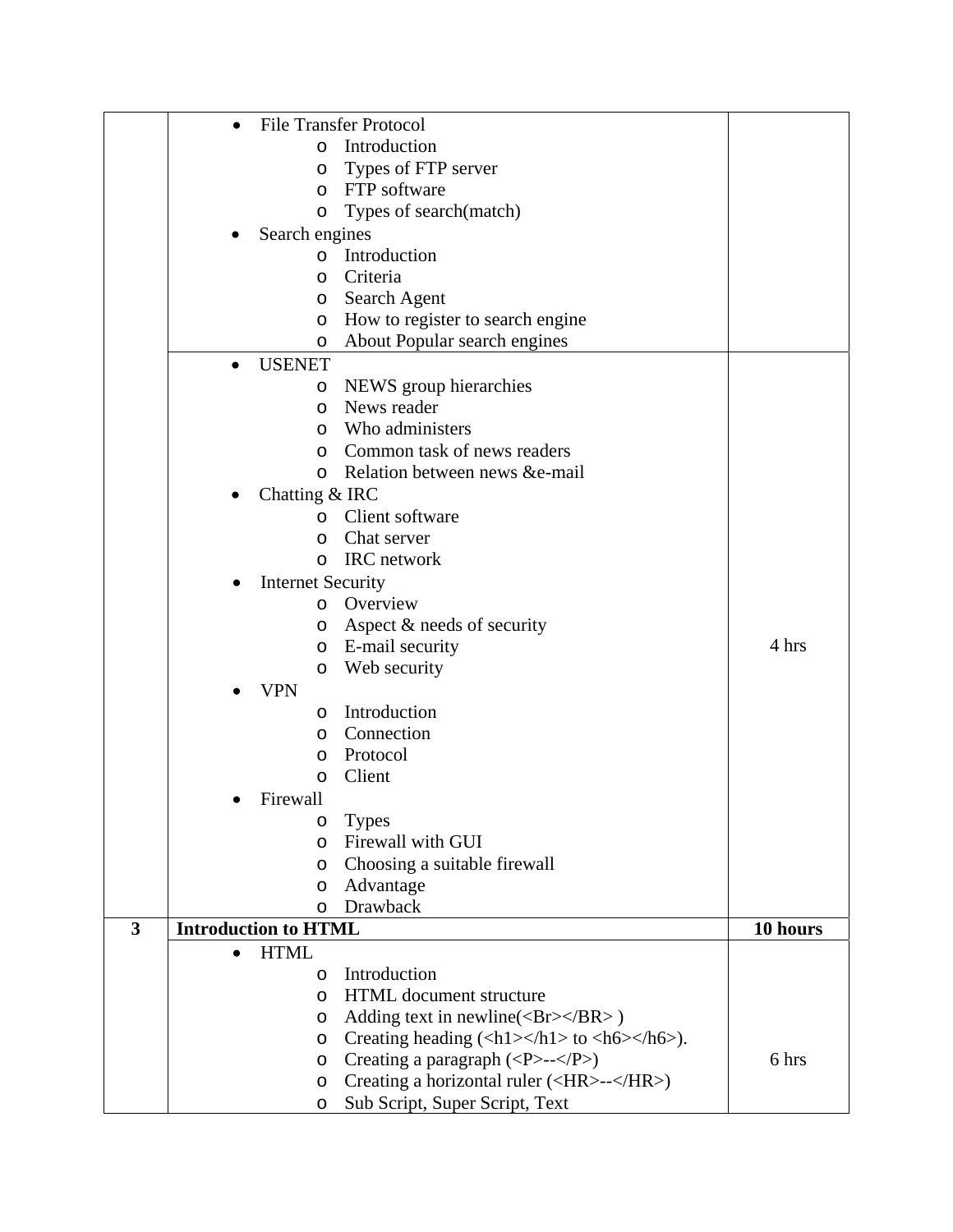|                         |                                 | Alignment( <align>---</align> )                                                                   |          |
|-------------------------|---------------------------------|---------------------------------------------------------------------------------------------------|----------|
|                         | O                               | Formatting Of text $(\langle B \rangle, \langle U \rangle, \langle I \rangle)$                    |          |
|                         | O                               | Font tag                                                                                          |          |
|                         | O                               | Grouping of text ( <div>---</div> , <span>---</span>                                              |          |
|                         |                                 | $\langle$ Span $\rangle$                                                                          |          |
|                         | O                               | Indenting Quotation ( <block quote="">---<th></th></block>                                        |          |
|                         |                                 | $\text{quote}$ )                                                                                  |          |
|                         | $\circ$                         | Scrolling text <marquee>---</marquee> )                                                           |          |
|                         | $\circ$                         | Working with Character entity / Special character                                                 |          |
|                         | $\circ$                         | <b>HTML Comments</b>                                                                              |          |
|                         | Working with list:<br>$\bullet$ |                                                                                                   |          |
|                         | O                               | Order list                                                                                        |          |
|                         | O                               | Unordered list                                                                                    | 2 hrs    |
|                         | $\circ$                         | Definition list                                                                                   |          |
|                         | $\bullet$                       | Working with table:                                                                               |          |
|                         | O                               | Creating table                                                                                    |          |
|                         | O                               | Specifying caption                                                                                | 2 hrs    |
|                         | O                               | Table headings                                                                                    |          |
|                         | O                               | All table related Tags & attributes.                                                              |          |
| $\overline{\mathbf{4}}$ | <b>Advanced HTML</b>            |                                                                                                   | 10 hours |
|                         |                                 | <b>Working with Frames:</b>                                                                       |          |
|                         | $\circ$                         | $\langle$ frameset>----- $\langle$ frameset> & all attribute of tag                               |          |
|                         | O                               | <frame/> ---- & all attribute of                                                                  | 3 hrs    |
|                         |                                 | tag(including target attribute)                                                                   |          |
|                         |                                 | Working with Links: anchor tag with its entire attribute.                                         |          |
|                         |                                 | Working with Images:                                                                              |          |
|                         | O                               | $\langle \text{img}\rangle$ --- $\langle \text{img}\rangle \&$ all its Attributes                 |          |
|                         | O                               | Creating Image maps $\langle \langle \text{map} \rangle \text{---} \langle \text{map} \rangle \&$ | 3 hrs    |
|                         |                                 | <area/> ---) and their attributes                                                                 |          |
|                         |                                 | Working with multimedia: Sound & video                                                            |          |
|                         |                                 | Working with Forms:                                                                               |          |
|                         |                                 | o Creating form( <form>--</form> ) & all its                                                      |          |
|                         |                                 | attribute                                                                                         |          |
|                         | O                               | Adding controls to an HTML form                                                                   |          |
|                         | O                               | <input/> --- tag and its all attribute                                                            |          |
|                         | $\circ$                         | <text area="">-----</text>                                                                        |          |
|                         | $\circ$                         | Adding a selection control                                                                        |          |
|                         | O                               | Grouping the control of html forms ( <field set=""></field>                                       |          |
|                         |                                 | and $\langle$ legend $\rangle$ tags)                                                              | 4 hrs    |
|                         | Layer:                          |                                                                                                   |          |
|                         | $\circ$                         | Layer tag                                                                                         |          |
|                         | $\circ$                         | Layer Attribute                                                                                   |          |
|                         | $\circ$                         | Method                                                                                            |          |
|                         | $\circ$                         | <b>Event Handler</b>                                                                              |          |
|                         | O                               | Use of Layer                                                                                      |          |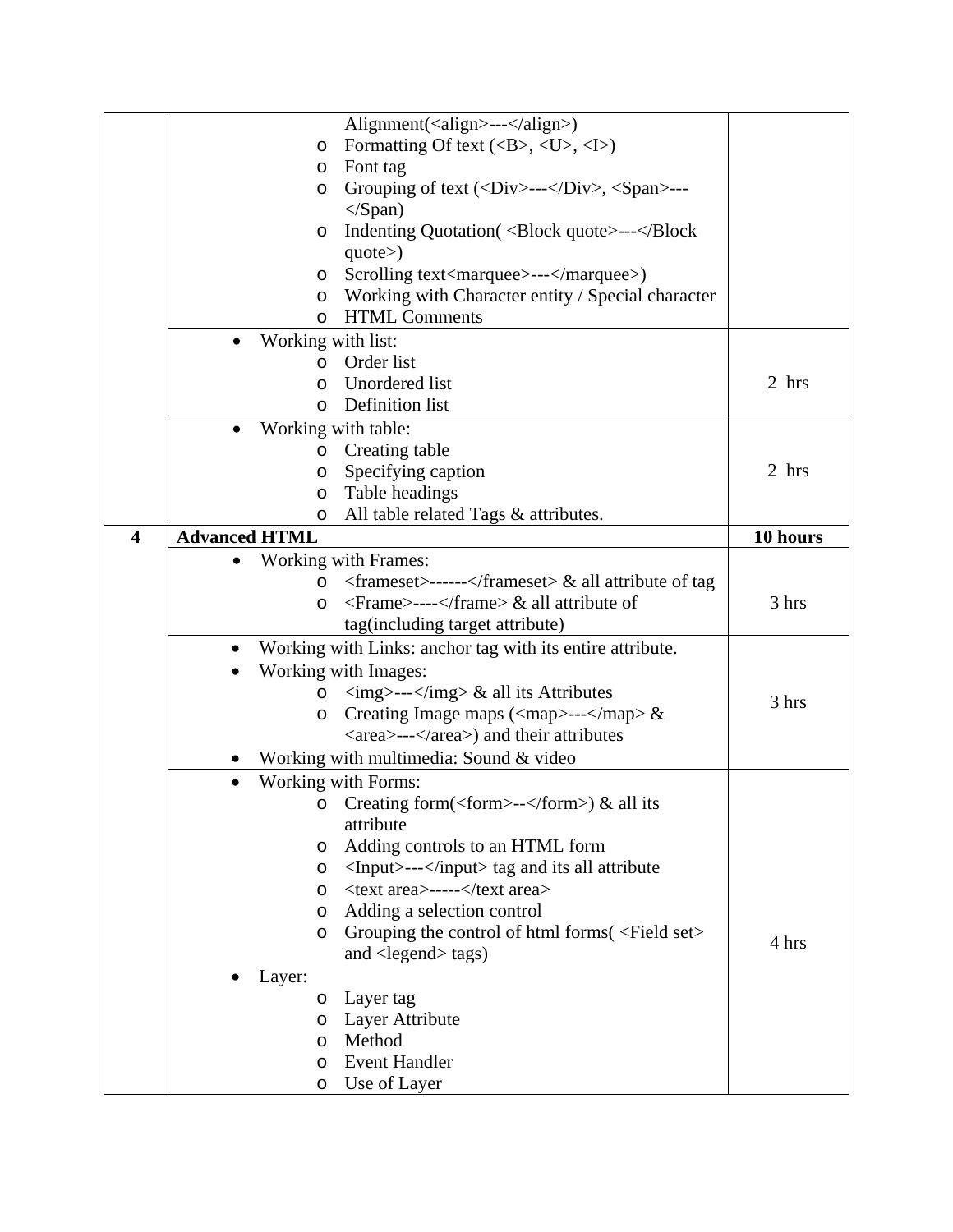#### **Text Book**:

- 1. Internet Technology and Web Design(First Edition-2011) Publisher: Tata McGraw Hill By ISRD group
- 2. HTML 4.0 In Simple Steps(First Edition-2010) Publisher: DreamTech Press. By Kongent Solution

### **Reference Book**:

- 1. Internet Secrets (Internet technology and web design) Publisher: Choice International By Shailendra Mishra
- 2. World wide web Design with HTML(First Edition-2010) Tata McGraw Hill By C Xavier
- 3 Web Enabled commercial application development using HTML, Javascript, DHTML and php BPB Publication. By Ivan Bayross
- 4. Developing Web Applications(First Edition-2011) Wiley India. By Ralph Moseley, M. T. Savaliya
- 5. HTML & Web Design Tips & Techniques(First Edition-2002) Tata McGraw Hill By Kris, Konrad, Andy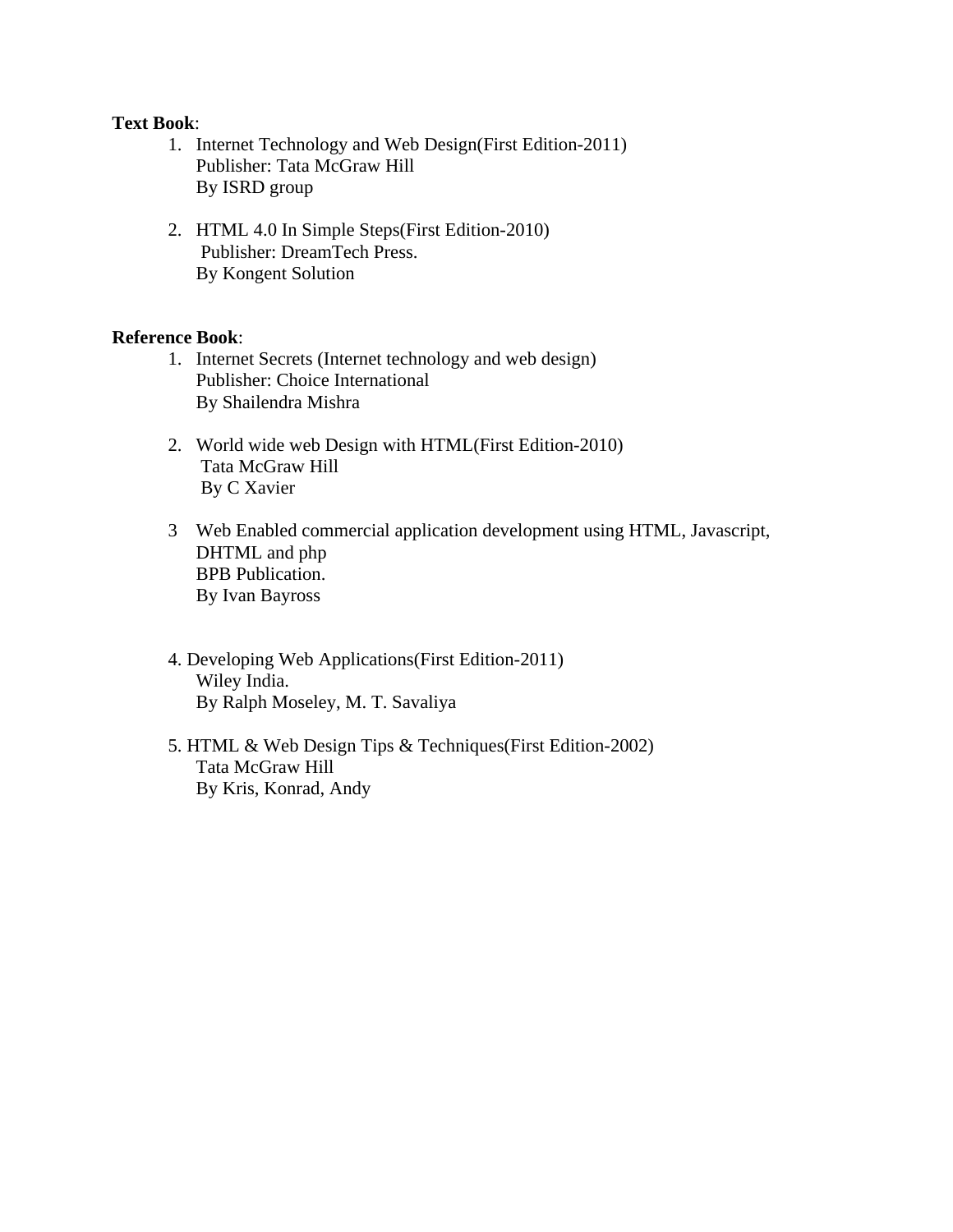# **Core Course CC-104 Basics of Mathematics**

### **Course Introduction:**

This course aims to provide student with the knowledge and skills necessary to interpret and use basic mathematical data, symbols and terminology useful in computer science. The knowledge of the subject forms the base of computer science.

## **Objectives:**

 The objective of this course is to enable students to understand concepts of Set Theory, Coordinate Geometry, Matrix Algebra and Calculus and solve simple application problems related to Computer Science based on these.

## **No. of Credits:** 3 **Theory Sessions per week:** 4 **Teaching Hours:** 40 hours

| <b>UNIT</b>    | <b>TOPICS / SUBTOPICS</b>                                                                                                                               | <b>TEACHING</b><br><b>HOURS</b> |
|----------------|---------------------------------------------------------------------------------------------------------------------------------------------------------|---------------------------------|
| $\mathbf{1}$   | <b>Set Theory and Functions</b>                                                                                                                         | 10 hours                        |
|                | Basic definitions of Set Theory<br>Methods of representation of Set (Property method, Listing<br>method)                                                | 1 hrs                           |
|                | Set operations (Union, Intersection, Complement of a set,<br>$\bullet$<br>Difference of sets, Symmetric difference, Cartesian product of<br>sets)       | 2 hrs                           |
|                | Properties of set operations<br>(Commutative,<br>Associative,<br>Distributive, De-Morgan's laws)<br>Power set and Cardinality of sets.<br>$\bullet$     | 2 hrs                           |
|                | <b>Functions</b>                                                                                                                                        |                                 |
|                | <b>Introduction of Functions</b><br>$\bullet$<br>Definition of function<br>Domain, Co - domain<br>Range of a function                                   | 1 hrs                           |
|                | Graph of a functions<br>$\bullet$                                                                                                                       | 1 hrs                           |
|                | Types of Functions (Linear, Quadratic, Polynomial, Implicit and<br>$\bullet$<br>Explicit functions and examples related with it)                        | 2 hrs                           |
|                | Exponential and Logarithmic with their properties and related<br>$\bullet$<br>examples, Introduction to Trigonometric functions.                        | 1 hrs                           |
| $\overline{2}$ | <b>Matrix</b>                                                                                                                                           | 10 hours                        |
|                | Definition of Matrix<br>$\bullet$<br>Types of Matrix (Square, Row, Column, Zero, Diagonal, Scalar,<br>Identity, Transpose, Symmetric, Skew - symmetric) | 2 hrs                           |
|                | Arithmetic operations of Matrices (Addition, Scalar<br>$\bullet$<br>Multiplication, Matrix Multiplication)                                              | 3 hrs                           |
|                | <b>Introduction to Determinants</b><br>$\bullet$<br>Invertible matrix                                                                                   | 1 hrs                           |
|                | Computation of Inverse using Definition<br>$\bullet$                                                                                                    | 1 hrs                           |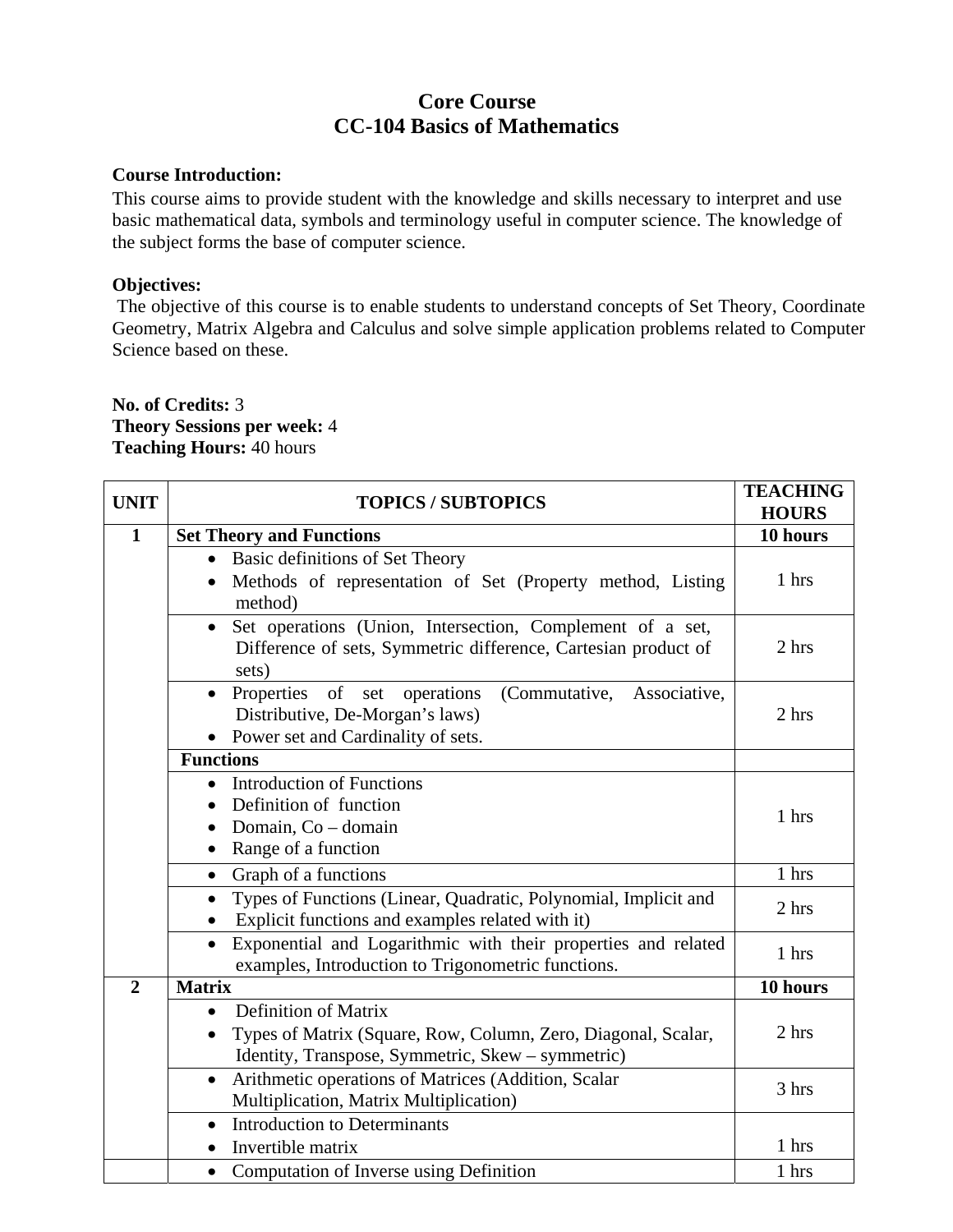|                         | Simultaneous Solution of set of Linear equations using Cramer's                        |          |
|-------------------------|----------------------------------------------------------------------------------------|----------|
|                         | Rule                                                                                   |          |
|                         | Matrix inversion method                                                                | 3 hrs    |
|                         | <b>Rank of Matrix</b>                                                                  |          |
| $\overline{\mathbf{3}}$ | <b>Co-ordinate Geometry</b>                                                            | 10 hours |
|                         | Introduction to Co-ordinates<br>$\bullet$                                              |          |
|                         | <b>Quadrants and Lines</b>                                                             | 2 hrs    |
|                         | Distance formula in R2 (without proof)                                                 |          |
|                         | Section Formula (without proof)<br>$\bullet$                                           | 1 hrs    |
|                         | Area of a triangle (without proof) and related examples<br>$\bullet$                   | 2 hrs    |
|                         | General Equation of a Straight line<br>$\bullet$                                       |          |
|                         | Slope and intercepts of a line                                                         | 2 hrs    |
|                         | <b>Parallel Lines</b>                                                                  |          |
|                         | Perpendicular Lines                                                                    | 3 hrs    |
|                         | Angle between two lines (without proof) and related examples                           |          |
|                         | Simple examples should be asked for the above concepts.                                |          |
| $\overline{\mathbf{4}}$ | Limit, Differentiation and Integration                                                 | 10 hours |
|                         | Limit                                                                                  |          |
|                         | Expansion of concept of Limit<br>$\circ$                                               |          |
|                         | Some Standard Limits (without proof)<br>O                                              | 2 hrs    |
|                         | Continuity of a function<br>O                                                          |          |
|                         | Discontinuity and Examples<br>$\circ$                                                  |          |
|                         | Differentiation                                                                        |          |
|                         | Definition of Derivative<br>$\circ$                                                    |          |
|                         | Rules for Differentiation (without proof)<br>O                                         | 5 hrs    |
|                         | Differentiation of function of a function<br>O                                         |          |
|                         | <b>Chain Rule</b><br>O<br>2 <sup>nd</sup>                                              |          |
|                         | order derivatives<br>$\circ$                                                           |          |
|                         | Integration                                                                            |          |
|                         | Introduction to indefinite integral<br>O                                               |          |
|                         | Definition of Integration & Methods of Integration<br>O<br><b>Substitution Methods</b> | 3 hrs    |
|                         | O<br>Some Standard Formulae (without proof) and<br>O                                   |          |
|                         | example based on the standard forms                                                    |          |
|                         | Introduction to definite integration and simple<br>O                                   |          |
|                         | examples on it                                                                         |          |
|                         |                                                                                        |          |

Business Mathematics (Latest Edition) Publisher: S. Chand and Sons Publications By: V.K.Kapoor

## **Reference Book:**

Engineering Mathematics (Third Edition) Publisher: Pearson Education By: Anthony Croft, Robert Davison, Martin Hargreaves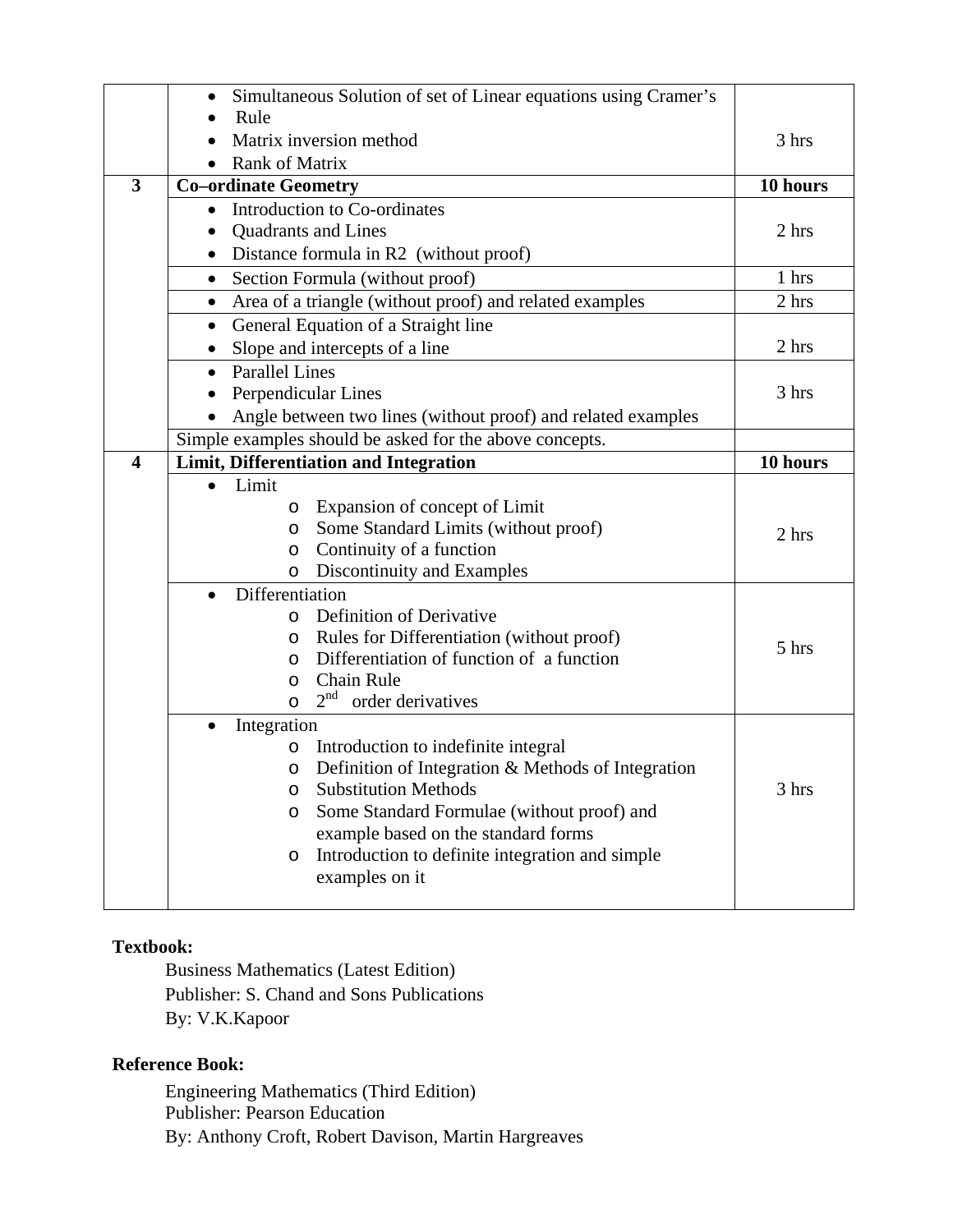# **Core Course CC-105 \*CC-102 Practicals**

## **Course Introduction:**

Students will be implementing basics of C programming language features like control structures, loops and arrays.

## **Objectives:**

The students would be enable

- 1) To know the practical basics of C Programming.
- 2) To understand practical knowledge of programming in day to day application.

## **No. of Credits:** 3 **Practical Sessions per week:** 3 **Teaching Hours:** 40 hours

The students are expected to write program in 'C' language unit wise as given below. The list in each unit is **indicative only and may or may not be asked in the examination.**

| <b>UNIT</b>  | <b>TOPICS / SUBTOPICS</b> |                                                                                                                                                                                                            | <b>TEACHING</b><br><b>HOURS</b> |
|--------------|---------------------------|------------------------------------------------------------------------------------------------------------------------------------------------------------------------------------------------------------|---------------------------------|
| $\mathbf{1}$ |                           | Using input and output statements, Operators                                                                                                                                                               | 10 hours                        |
|              | $\mathbf{1}$              | Find the Simple Interest. Inputs are principal amount, period in                                                                                                                                           |                                 |
|              |                           | year and rate of interest.                                                                                                                                                                                 |                                 |
|              | $\overline{2}$            | Find the area and perimeter of square and rectangle. Input the<br>side(s) through the keyboard.                                                                                                            |                                 |
|              | 3                         | Accept any three numbers and find their squares and cubes.                                                                                                                                                 |                                 |
|              | $\overline{4}$            | Write a program to enter the temperature in Fahrenheit and<br>convert it to Celsius. $[C = ((F-32)*5)/9]$                                                                                                  |                                 |
|              | 5                         | Write a program to store and interchange two float numbers in<br>variables a and b.                                                                                                                        |                                 |
|              | 6                         | Write a program to accept an integer and display it in octal and<br>hexadecimal formats.                                                                                                                   |                                 |
|              | $\tau$                    | Write a program to enter text with gets() and display it using<br>printf() statement also find the length of the text.                                                                                     |                                 |
|              | 8                         | Write a program to enter two numbers and find the smallest<br>out of them. Use conditional operator.                                                                                                       |                                 |
|              | 9                         | Write a program to enter a number and carry out modular<br>division operation by 2, 3 and 4 and display the remainders.                                                                                    |                                 |
|              | 10                        | Write a program to find the average temperature of five sunny<br>days. Assume the temperature in Celsius.                                                                                                  |                                 |
|              | 11                        | Write a program to enter two numbers. Make the comparison<br>between them with conditional operator. If the first number is<br>greater than second perform multiplication otherwise division<br>operation. |                                 |
|              | 12                        | Write a program to display numbers from 0 to 9. Use ASCII<br>range 48 to 59 and control string %c.                                                                                                         |                                 |
|              | 13                        | Write a program to accept number of seconds and display its<br>corresponding hours, minutes and seconds.                                                                                                   |                                 |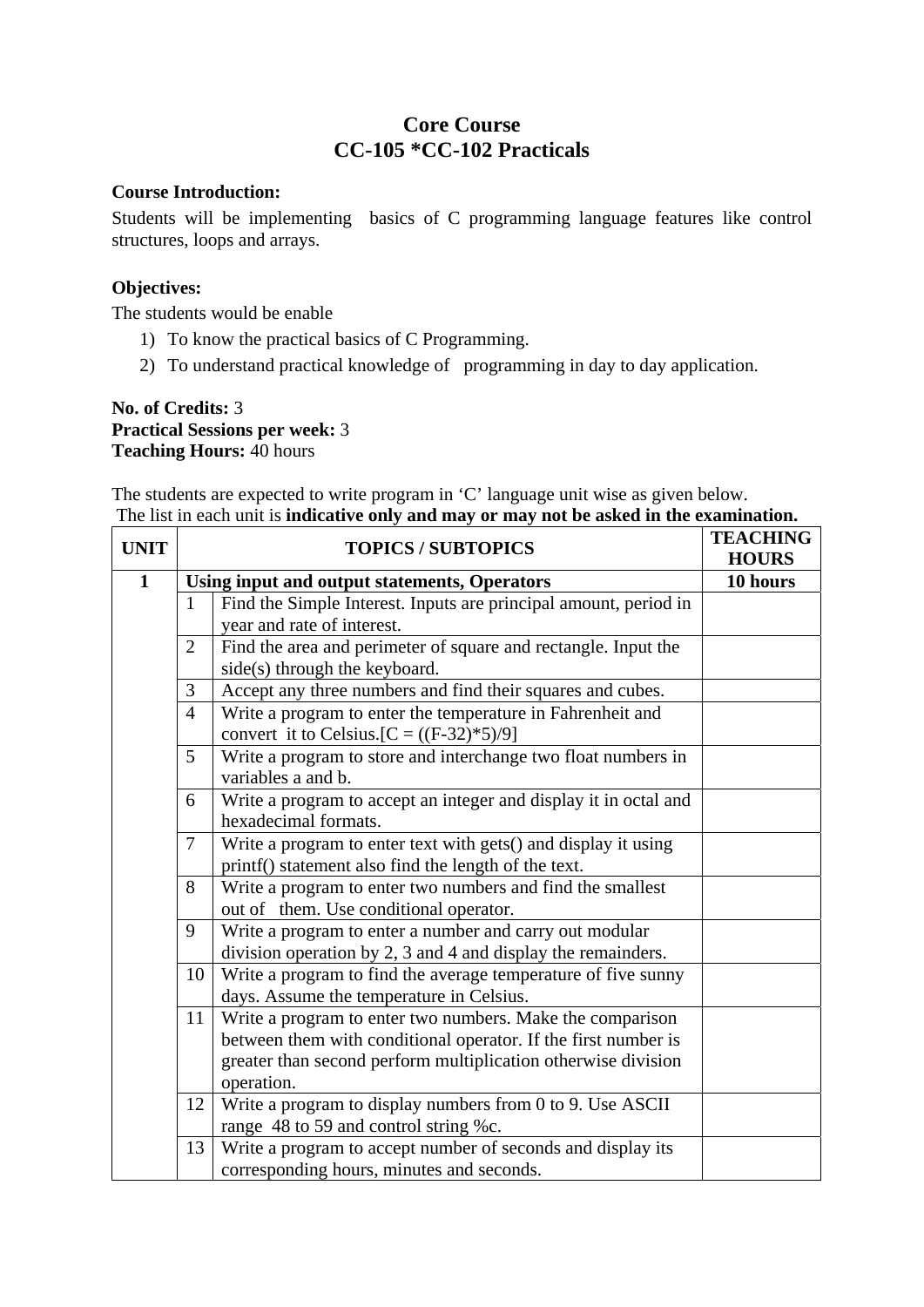| $\overline{2}$ |                | <b>Using conditional statements</b>                                                                                 | 10 hours |
|----------------|----------------|---------------------------------------------------------------------------------------------------------------------|----------|
|                | $\mathbf{1}$   | Write a program to check whether the number is positive,                                                            |          |
|                |                | negative or zero.                                                                                                   |          |
|                | $\overline{2}$ | Write a program to find the maximum of three integer values.                                                        |          |
|                | 3              | Write a program to check whether the blood donor is eligible                                                        |          |
|                |                | or not for donating blood. The conditions laid down are as                                                          |          |
|                |                | under. Use if statement.                                                                                            |          |
|                |                | a) Age should be above 18 yrs but not more than 55 yrs.                                                             |          |
|                |                | b) Weight should be more than 45 kgs.                                                                               |          |
|                | $\overline{4}$ | Write a program to calculate bill of a job work done as                                                             |          |
|                |                | follows.                                                                                                            |          |
|                |                | Use if else statement.                                                                                              |          |
|                |                | a) Rate of typing 3 Rs/page                                                                                         |          |
|                |                | b) Printing of $1st$ copy 5Rs/pages & later every copy                                                              |          |
|                |                | 3Rs/page.                                                                                                           |          |
|                |                | The user should enter the number of pages and print out copies                                                      |          |
|                |                | he/she wants.                                                                                                       |          |
|                | 5              | Write a program to enter a character through keyboard. Use                                                          |          |
|                |                | switch() case structure and print appropriate message.                                                              |          |
|                |                | Recognize the entered character whether it is vowel, consonant                                                      |          |
|                |                | or symbol.                                                                                                          |          |
|                | 6              | Write a program to enter a numeric value with in the range                                                          |          |
|                |                | from 1 to 12 and give its corresponding month name.                                                                 |          |
|                | $\overline{7}$ | The ABC Insurance Company Ltd. Offers the following three                                                           |          |
|                |                | categories of car insurance policy to car owners:                                                                   |          |
|                |                | $\rightarrow$ Category A, here the basic premium is                                                                 |          |
|                |                | calculated as 2% of the car's value.                                                                                |          |
|                |                | $\rightarrow$ Category B, here the basic premium is                                                                 |          |
|                |                | calculated as 3% of the car's value.                                                                                |          |
|                |                | $\rightarrow$ Category C, here the basic premium is                                                                 |          |
|                |                | calculated as 5% of the car's value.                                                                                |          |
|                |                | Write a program that accepts the car value and category of                                                          |          |
|                |                | insurance from the user and calculates the premium to be paid.                                                      |          |
|                | 8              | Write a program to implement calculator using switch case.                                                          |          |
|                | 9              | Write a program to display the grade according to the marks                                                         |          |
|                |                | entered by the user using else-if ladder.                                                                           |          |
|                | 10             | Write a C Program to input gender and salary of an employee                                                         |          |
|                |                | and check whether salary of an employee is taxable or                                                               |          |
|                |                | not.(Salary limit for Male: 1,50,000 and for female:<br>1,80,000) [Take input gender as 'M' or 'F' and match that.] |          |
| 3              |                | <b>Using control statements</b>                                                                                     | 10 hours |
|                | $\mathbf{1}$   | Write a program to accept an integer N. Evaluate the value of                                                       |          |
|                |                | series $1 + 1/2^2 + 1/3^3 + 1/4^4 + \ldots + 1/N^N$ .                                                               |          |
|                | $\overline{2}$ | Write a program to accept an integer value from the user until                                                      |          |
|                |                | a value 999 is entered, count total number of odd and even                                                          |          |
|                |                | (excluding 999) from the numbers entered.<br>numbers                                                                |          |
|                | 3              | Write a program to accept an integer. Generate a series of first                                                    |          |
|                |                | N prime numbers.                                                                                                    |          |
|                | $\overline{4}$ | Write a program that accepts an integer N from the user.                                                            |          |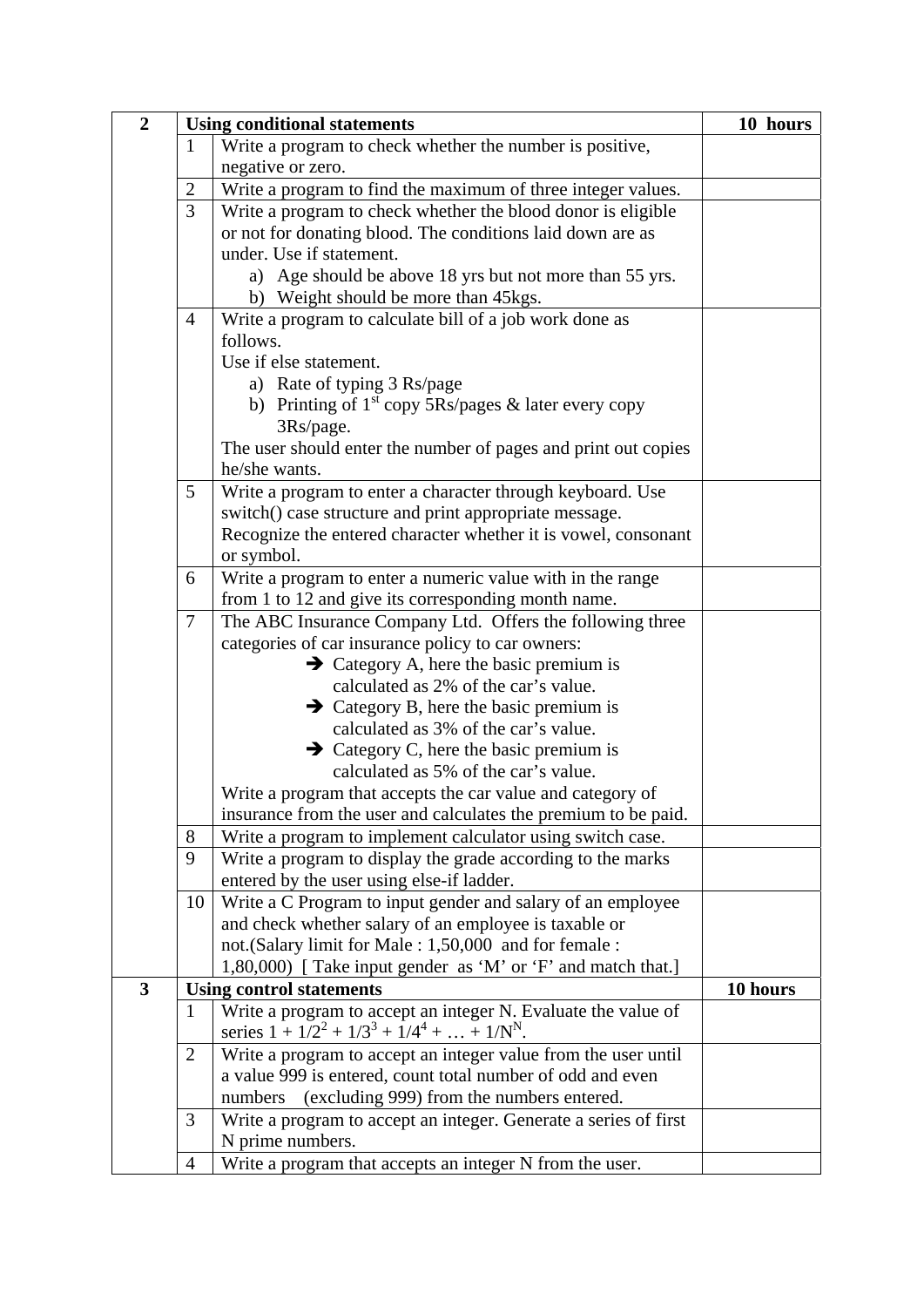|                         |                                                                                    | Extract and display each digit of the integer in English. For eg.<br>If the user enters 132 then the program should display "one |          |  |  |
|-------------------------|------------------------------------------------------------------------------------|----------------------------------------------------------------------------------------------------------------------------------|----------|--|--|
|                         | three two".                                                                        |                                                                                                                                  |          |  |  |
|                         | Write a program that accepts an integer N. Sum all the digits of<br>5 <sup>5</sup> |                                                                                                                                  |          |  |  |
|                         | the number entered. For eg. if $N = 470$ , then sum of digits N is                 |                                                                                                                                  |          |  |  |
|                         |                                                                                    | 11.                                                                                                                              |          |  |  |
|                         | 6                                                                                  | Write a program that accepts an integer N. Reverse the number                                                                    |          |  |  |
|                         |                                                                                    | entered and store it in the same variable. For eg. If $N = 456$                                                                  |          |  |  |
|                         |                                                                                    | then the new value of N is 654.                                                                                                  |          |  |  |
|                         | $\tau$                                                                             | Write a program that accepts an integer N, if the integer $N = 4$ ,                                                              |          |  |  |
|                         |                                                                                    | then print the pyramid :                                                                                                         |          |  |  |
|                         |                                                                                    |                                                                                                                                  |          |  |  |
|                         |                                                                                    | 121<br>12321                                                                                                                     |          |  |  |
|                         |                                                                                    | 1234321                                                                                                                          |          |  |  |
|                         |                                                                                    | The pyramid should get modified based on the value of N. For                                                                     |          |  |  |
|                         |                                                                                    | negative values, print the appropriate message.                                                                                  |          |  |  |
|                         | 8                                                                                  | Write a program that accepts an integer N, if the integer $N = 4$ ,                                                              |          |  |  |
|                         |                                                                                    | then print the pyramid :                                                                                                         |          |  |  |
|                         |                                                                                    | 4 4 4 4                                                                                                                          |          |  |  |
|                         |                                                                                    | 3 3 3                                                                                                                            |          |  |  |
|                         |                                                                                    | 2 2                                                                                                                              |          |  |  |
|                         |                                                                                    |                                                                                                                                  |          |  |  |
|                         | 9                                                                                  | Program to print the Floyd's triangle. E.g. if number of                                                                         |          |  |  |
|                         |                                                                                    | rows entered by the user is 4 then output is:                                                                                    |          |  |  |
|                         |                                                                                    |                                                                                                                                  |          |  |  |
|                         |                                                                                    | 01                                                                                                                               |          |  |  |
|                         |                                                                                    | 101<br>0101                                                                                                                      |          |  |  |
|                         | 10                                                                                 | Program to print the triangle                                                                                                    |          |  |  |
|                         |                                                                                    |                                                                                                                                  |          |  |  |
|                         |                                                                                    | $\ast$<br>$\ast$<br>$\ast$<br>∗                                                                                                  |          |  |  |
|                         |                                                                                    | *<br>$\ast$<br>*                                                                                                                 |          |  |  |
|                         |                                                                                    | $\ast$<br>∗                                                                                                                      |          |  |  |
|                         |                                                                                    | $\ast$                                                                                                                           |          |  |  |
|                         |                                                                                    | The user should input the number of rows . E.g. the above                                                                        |          |  |  |
|                         | 11                                                                                 | should be the output if the user enters 4.<br>Accept a string from the user and display the following                            |          |  |  |
|                         |                                                                                    | Count of no. of words in the string                                                                                              |          |  |  |
|                         |                                                                                    | No. of letters                                                                                                                   |          |  |  |
|                         |                                                                                    | No. of digits                                                                                                                    |          |  |  |
|                         |                                                                                    | No. of special characters.                                                                                                       |          |  |  |
| $\overline{\mathbf{4}}$ |                                                                                    | <b>Using arrays &amp; Strings</b>                                                                                                | 10 hours |  |  |
|                         | $\mathbf{1}$                                                                       | Write a program to read 10 integers in an array. Find the                                                                        |          |  |  |
|                         |                                                                                    | largest and smallest number.                                                                                                     |          |  |  |
|                         | $\overline{2}$                                                                     | Write a program to enter five numbers using array and                                                                            |          |  |  |
|                         |                                                                                    | rearrange the array in the reverse order. For eg. Numbers                                                                        |          |  |  |
|                         |                                                                                    | entered are 58324 and after arranging array elements must be                                                                     |          |  |  |
|                         |                                                                                    | 42385                                                                                                                            |          |  |  |
|                         | 3                                                                                  | Write a program to read the text. Find out number of lines in it.                                                                |          |  |  |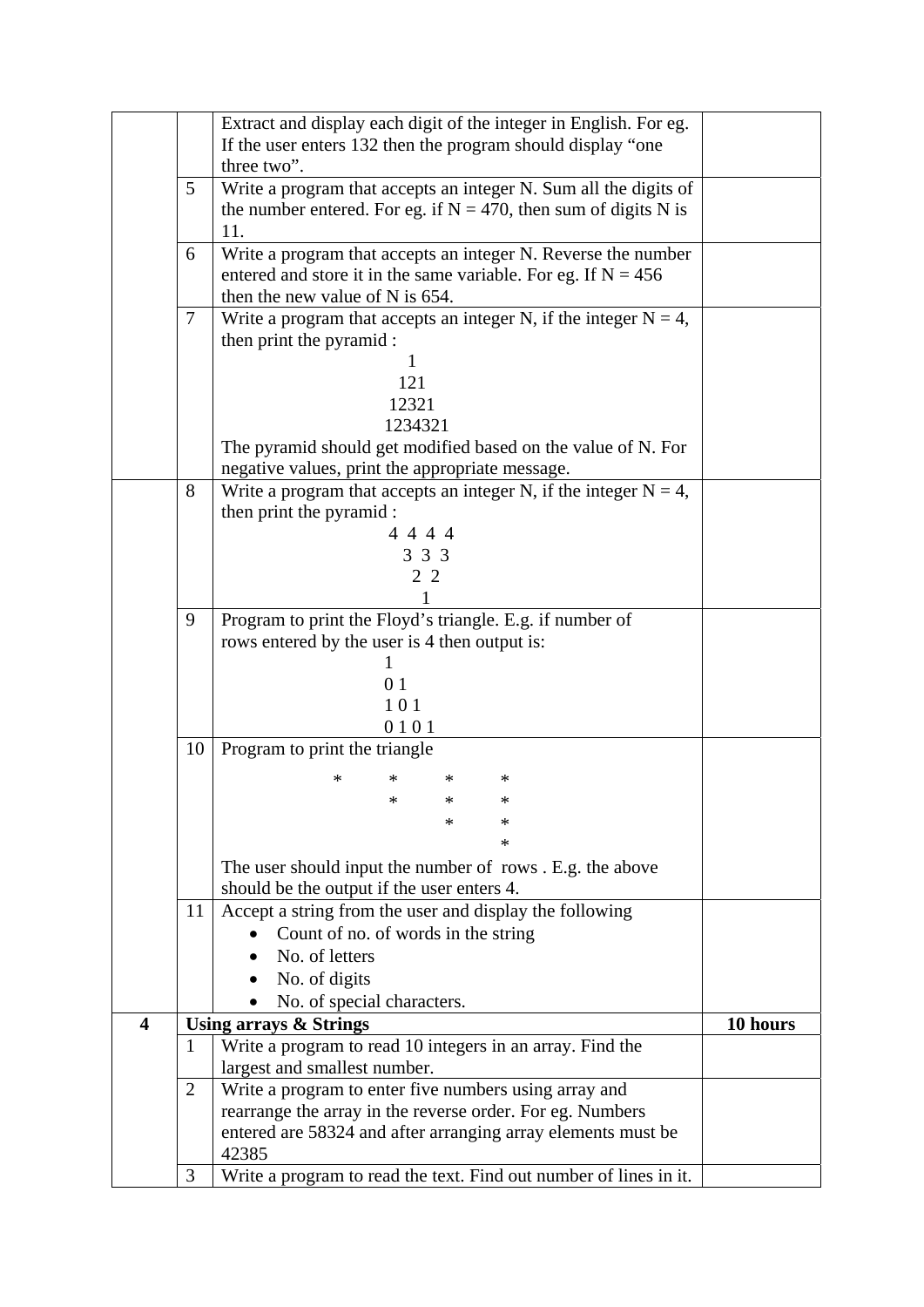| 4  | Read the marks of five subjects obtained by five students in an |  |
|----|-----------------------------------------------------------------|--|
|    | examination. Display the top two student's codes and their      |  |
|    | marks.                                                          |  |
| 5  | Program to sort an Array in ascending order                     |  |
| 6  | Program to print Addition of two matrices                       |  |
| 7  | Program to print Multiplication of two matrices                 |  |
| 8  | Program to count the no. of occurrences of a given character in |  |
|    | a sentence.                                                     |  |
| 9  | Program to extract n characters starting from m in a given      |  |
|    | string. (String, n and m should be provided as inputs).         |  |
|    | 10   Program to remove duplicate numbers from a list of numbers |  |
|    | and print the list without duplicate numbers.                   |  |
|    | E.g. if the list of numbers is : 45 67 45 89 7 3 6 7 then the   |  |
|    | output should be 45 67 89 7 3 6.                                |  |
| 11 | Program to sort an Array in descending order                    |  |
| 12 | Program to accept a string and number from the user and find    |  |
|    | if the number and string is palindrome or not.                  |  |

**Note :** The students should maintain the record of typical (not simple ones) programs in their file which duly certified, should be presented at the time of final examination.

### **Textbook:**

Programming In C (Second Edition) Publication : Pearson Education by Ashok N. Kamthane

### **Reference Book** :

- 1. Simplifying C (First Edition 2010) Publication: Dreamtech by Harshal Arolkar and Sonal Jain
- 2. Programming in ANSI C (Fifth Edition 2011) Publication: Mc Graw Hill by Balagurusamy
- 3. Programming in C (First Edition 2011) Publication: Oxford Higher Education by Reema Thareja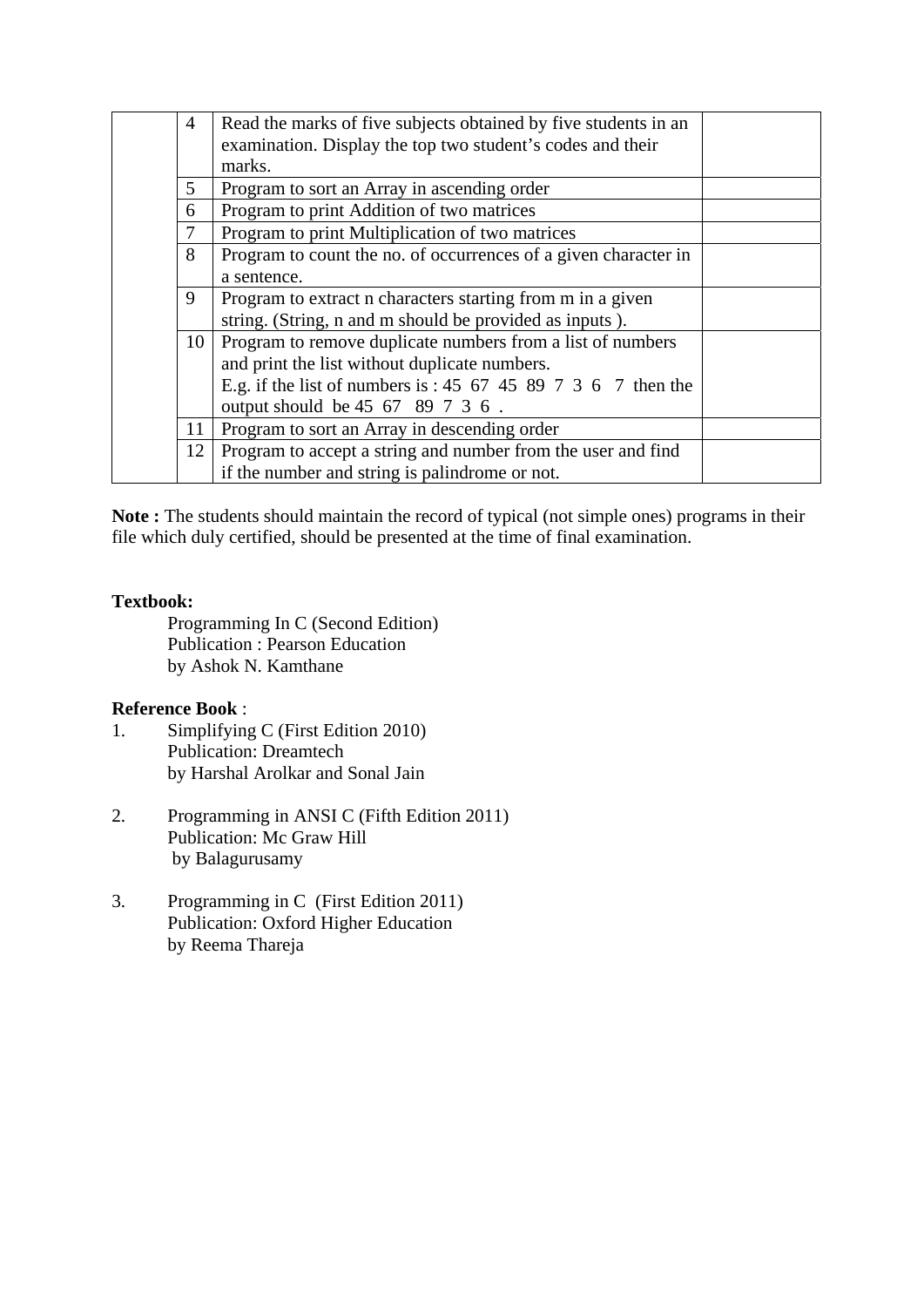# **Core Course CC-106 \*CC-103 Practicals**

### **Course Introduction:**

This course aims to give practical training of HTML tags, formatting tags, list, table, link tag, image tag , frame, form and layer.

### **Objectives:**

The students would be able

- 1) To write scripts using basic & advanced HTML tags .
- 2) To design webpage/website using HTML.

**No. of Credits:** 3 **Practical Sessions per week:** 3 **Teaching Hours:** 40 hours

The students are expected to write program in 'HTML' language unit wise as given below. The list in each unit is **indicative only and may or may not be asked in the examination.**

| <b>UNIT</b>    |                | <b>TOPICS / SUBTOPICS</b>                                                                                            | <b>TEACHING</b> |  |
|----------------|----------------|----------------------------------------------------------------------------------------------------------------------|-----------------|--|
|                |                |                                                                                                                      | <b>HOURS</b>    |  |
| 1              |                | Practicals related to HTML formatting tags and <div> tag.</div>                                                      |                 |  |
|                | $\mathbf{1}$   | Creating and saving simple HTML document. And opening in                                                             |                 |  |
|                |                | web browser.                                                                                                         |                 |  |
|                | $\overline{2}$ | Modifying the background of HTML webpage (with colors $\&$                                                           |                 |  |
|                |                | images)                                                                                                              |                 |  |
|                | 3              | Insert a line break in web page content. (use of $\langle BR \rangle$ )                                              |                 |  |
|                | $\overline{4}$ | Creating headings on web page ( $\langle h1 \rangle \langle h1 \rangle$ to $\langle h6 \rangle \langle h6 \rangle$ ) |                 |  |
|                | 5              | Creating a paragraph (Using $\langle p \rangle$ ----- $\langle p \rangle$ )                                          |                 |  |
|                | 6              | Creating a horizontal ruler (using <hr/> ----)                                                                       |                 |  |
|                | $\tau$         | Demonstrate use of subscript, super script, align tag                                                                |                 |  |
|                | 8              | Format the text by using formatting tags like bold italic and                                                        |                 |  |
|                |                | underline.                                                                                                           |                 |  |
|                | 9              | Create web page which demonstrate the use of font tag                                                                |                 |  |
|                | 10             | Create web page with <div> tag.</div>                                                                                |                 |  |
| $\overline{2}$ |                | Practicals related to <span>,<br/>blockquote&gt;,<marquee>,special</marquee></span>                                  | 10 hours        |  |
|                |                | characters and list tag                                                                                              |                 |  |
|                | 1              | Create web page with <span> tag.</span>                                                                              |                 |  |
|                | $\mathbf{2}$   | Create web page with<br>blockquote> tag.                                                                             |                 |  |
|                | 3              | Demonstrate the use of Marquee tag. (in more than three web                                                          |                 |  |
|                |                | page)                                                                                                                |                 |  |
|                | $\overline{4}$ | Write HTML program to insert special characters And comment.                                                         |                 |  |
|                | 5              | Write HTML program to create a simple order list.                                                                    |                 |  |
|                | 6              | Write HTML program to create a simple Unordered list.                                                                |                 |  |
|                | 7              | Write HTML program to create definition list.                                                                        |                 |  |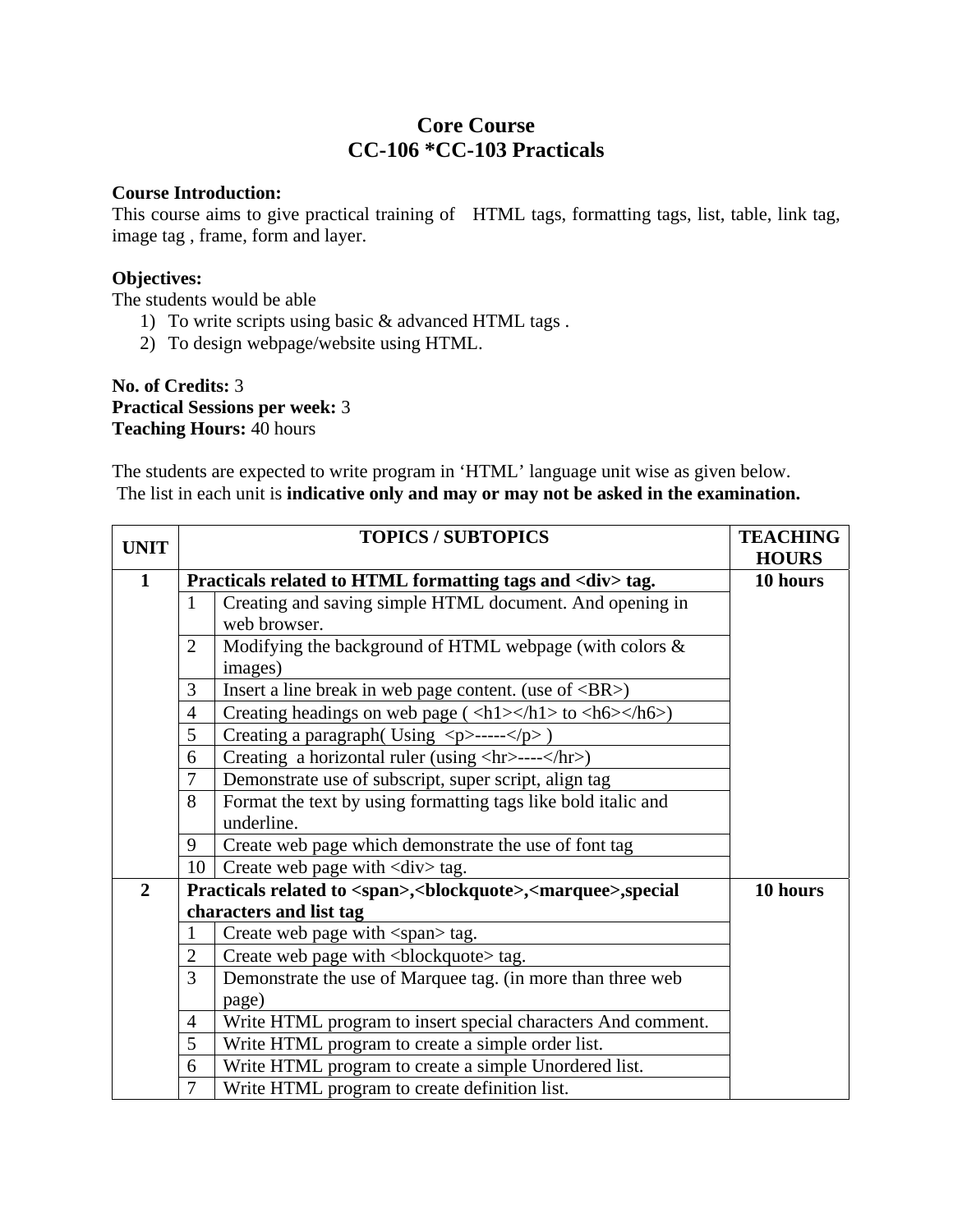|                         | 8              | Write HTML program to create order list within Unordered list.      |          |
|-------------------------|----------------|---------------------------------------------------------------------|----------|
|                         | 9              | Write HTML program to create Unordered list within Unordered        |          |
|                         |                | list.                                                               |          |
|                         | 10             | Write HTML program to create order list within order list.          |          |
| $\overline{3}$          |                | Practicals related to list, table and frame                         |          |
|                         | 1              | Write HTML program to create Unordered list within order list.      |          |
|                         | $\overline{2}$ | Write HTML program to create nested list.                           |          |
|                         |                | Like fruits, vegetables, subjects etc.                              |          |
|                         | 3              | Write HTML program to create simple table.                          |          |
|                         | $\overline{4}$ | Write HTML program to create complex table.                         |          |
|                         | 5              | Like Mark sheet, Electricity bill, telephone bill, time -table etc. | 10 hours |
|                         | 6              | Write HTML program to create three horizontal frame in single       |          |
|                         |                | web page                                                            |          |
|                         | $\overline{7}$ | Write HTML program to create three vertical frame in single web     |          |
|                         |                | page.                                                               |          |
|                         | 8              | Write HTML program to create both horizontal & vertical frame       |          |
|                         |                | in single web page.                                                 |          |
| $\overline{\mathbf{4}}$ |                | Practicals related to link, image map, sound & video file and form  | 10 hours |
|                         | $\mathbf{1}$   | Write HTML program to demonstrate use of different LINK,            |          |
|                         |                | ALINK and VLINK attributes of body tag.                             |          |
|                         | $\mathbf{2}$   | Linking different section of single web page.                       |          |
|                         | 3              | Inserting Image on a web page (with all attributes).                |          |
|                         | $\overline{4}$ | Write HTML program in which make image as a link.                   |          |
|                         | 5              | Write HTML program to create Image Map.                             |          |
|                         | 6              | Write HTML program to add sound & video.                            |          |
|                         | $\overline{7}$ | Write HTML program to create a form including all element of        |          |
|                         |                |                                                                     |          |
|                         |                | forms.                                                              |          |
|                         | 8              | Write HTML program to e-mail registration form.                     |          |
|                         | 9              | Write HTML program to enter bill detail form.                       |          |

**Note:** The students should maintain the record of typical (not simple ones) programs in their file which duly certified, should be presented at the time of final examination.

## **Text Book**:

- 1. Internet Technology and Web Design(First Edition-2011) Tata McGraw Hill By ISRD group
- 2. HTML 4.0 In Simple Steps(First Edition-2010) DreamTech Press. By Kongent Solution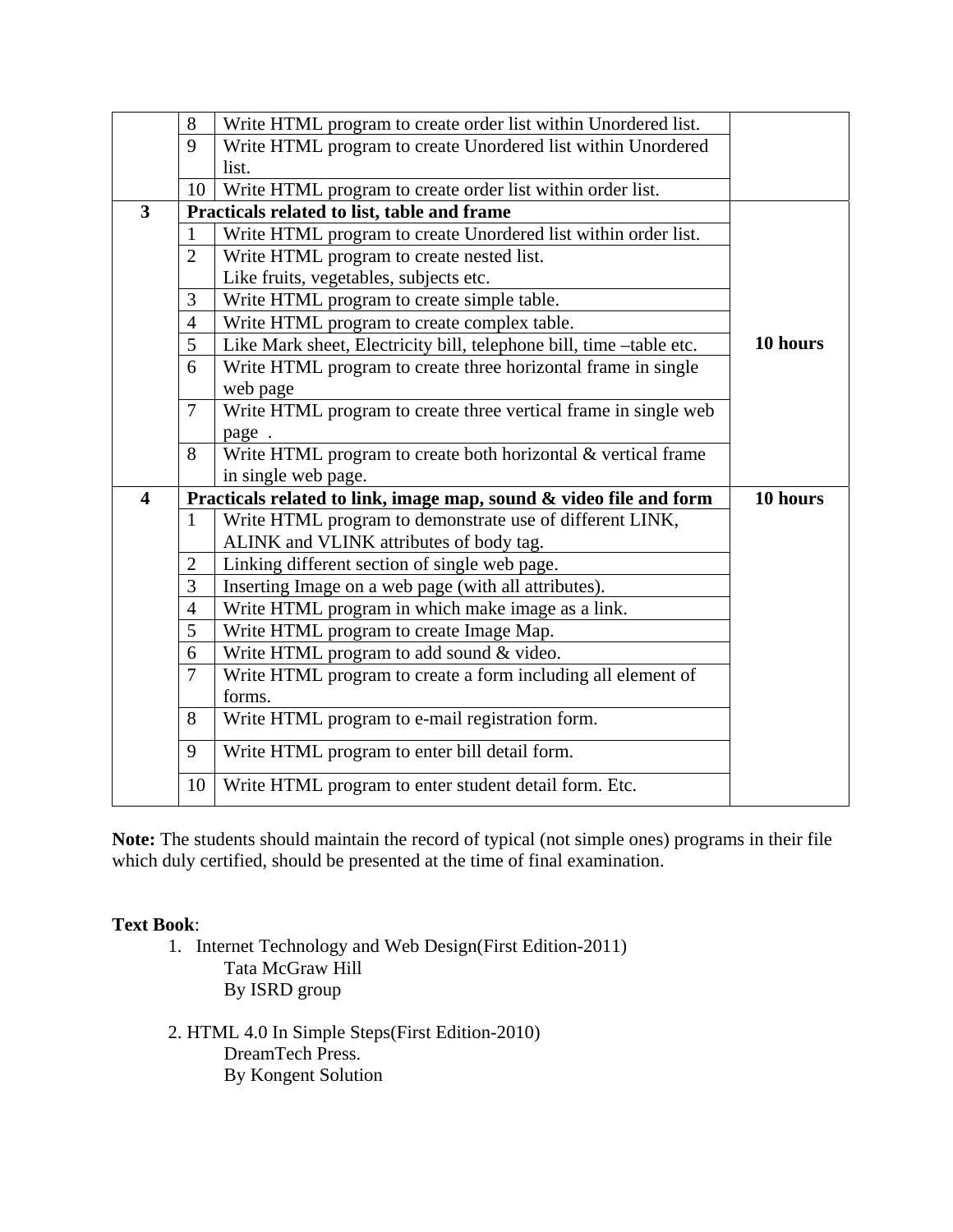#### **Reference Book**:

- 1. Internet Secrets (Internet technology and web design) Choice International By Shailendra Mishra
- 2. World wide web Design with HTML(First Edition-2010) Tata McGraw Hill By C Xavier

3 Web Enabled commercial application development using HTML, Javascript, DHTML and php

 BPB Publication. By Ivan Bayross

- 4. Developing Web Applications(First Edition-2011) Wiley India. By Ralph Moseley, M. T. Savaliya
- 5. HTML & Web Design Tips & Techniques(First Edition-2002) Tata McGraw Hill By Kris, Konrad, Andy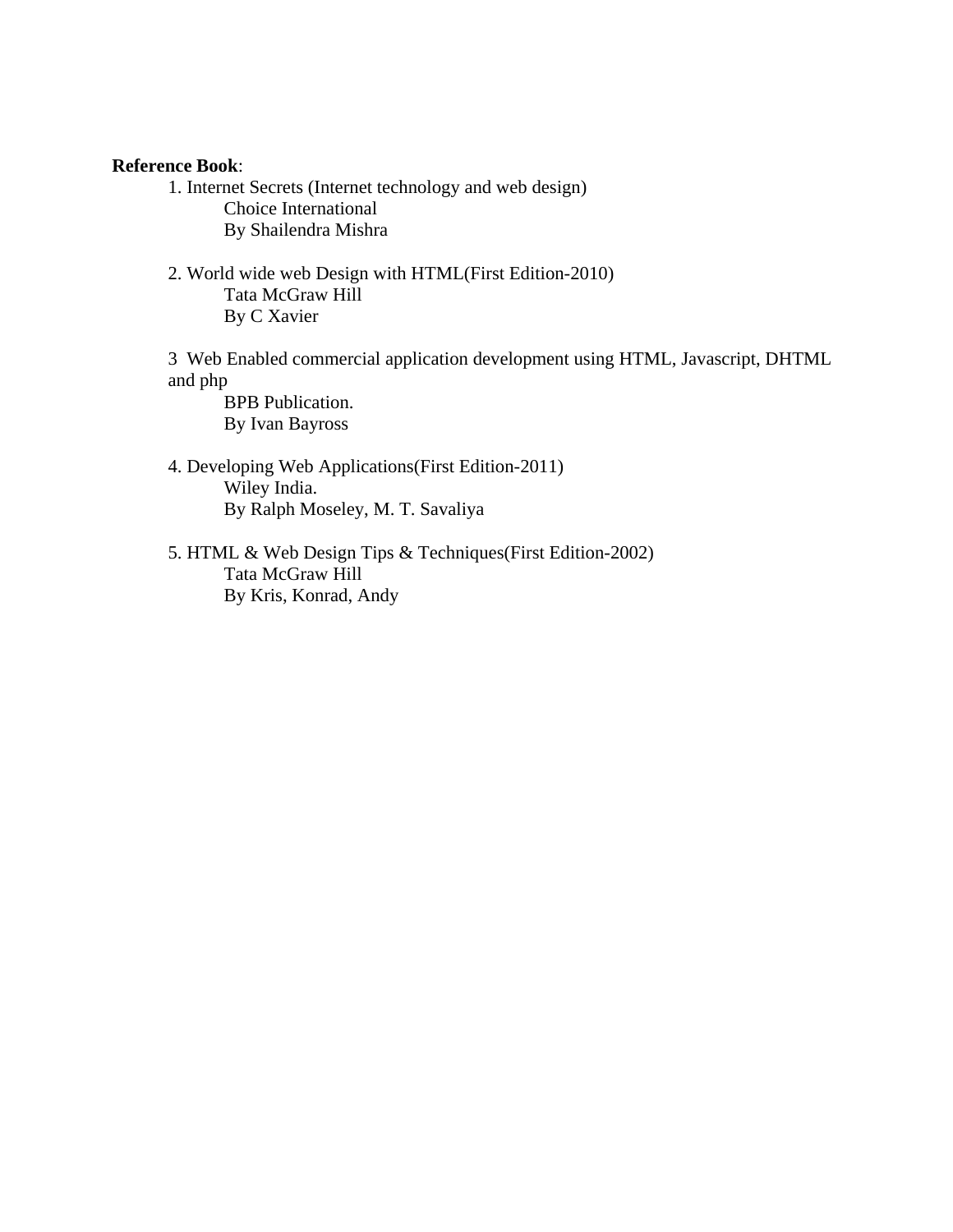# **Core Course CC-107 PC Software (Practicals)**

### **Course Introduction:**

The course would make students acquainted with the features of Micrsoft Office tools. It lays down emphasis on basic as well as advance features of MS Office tools.

## **Objectives:**

The students would be able

- 1) To gain knowledge of various MS office tools.
- 2) To develop skills for effective use of the MS office tools.

**No. of Credits:** 3 **Practical Sessions per week:** 3 **Teaching Hours:** 40 hours

| <b>UNIT</b>  | <b>TOPICS / SUBTOPICS</b>                                |                                              | <b>TEACHING</b><br><b>HOURS</b> |
|--------------|----------------------------------------------------------|----------------------------------------------|---------------------------------|
| $\mathbf{1}$ | <b>Introduction to Operating System, DOS and Windows</b> |                                              | 10 hours                        |
|              | <b>DOS</b><br>$\bullet$                                  |                                              |                                 |
|              | Definition<br>O                                          |                                              |                                 |
|              | <b>Types</b><br>$\circ$                                  |                                              |                                 |
|              | Functions<br>O                                           |                                              |                                 |
|              | <b>Booting Process</b><br>$\circ$                        |                                              |                                 |
|              | <b>Introduction To DOS</b><br>$\circ$                    |                                              | 6 hrs                           |
|              | Comparison with GUI<br>O                                 |                                              |                                 |
|              | Wildcard characters<br>$\circ$                           |                                              |                                 |
|              | Working with DOS cmds:<br>$\circ$                        |                                              |                                 |
|              |                                                          | DIR, MD, RD, CD, Copy, Type, DEL, REN, Date, |                                 |
|              |                                                          | time CLS, VER, Move, ATTRib, Xcopy           |                                 |
|              | <b>Windows</b><br>$\bullet$                              |                                              |                                 |
|              | <b>Components Of Windows</b><br>$\circ$                  |                                              |                                 |
|              | Desktop<br>٠                                             |                                              |                                 |
|              | Icon<br>п                                                |                                              |                                 |
|              | My computer<br>п                                         |                                              |                                 |
|              | My documents<br>٠                                        |                                              |                                 |
|              | Network Neighborhood<br>п                                |                                              |                                 |
|              | Recycle bin<br>п                                         |                                              | 4 hrs                           |
|              | Start menu<br>п                                          |                                              |                                 |
|              | Taskbar<br>п                                             |                                              |                                 |
|              | Windows explorer<br>П                                    |                                              |                                 |
|              | <b>Control Panel</b><br>$\circ$                          |                                              |                                 |
|              | Date & time<br>п                                         |                                              |                                 |
|              | Display                                                  |                                              |                                 |
|              | Mouse<br>▪                                               |                                              |                                 |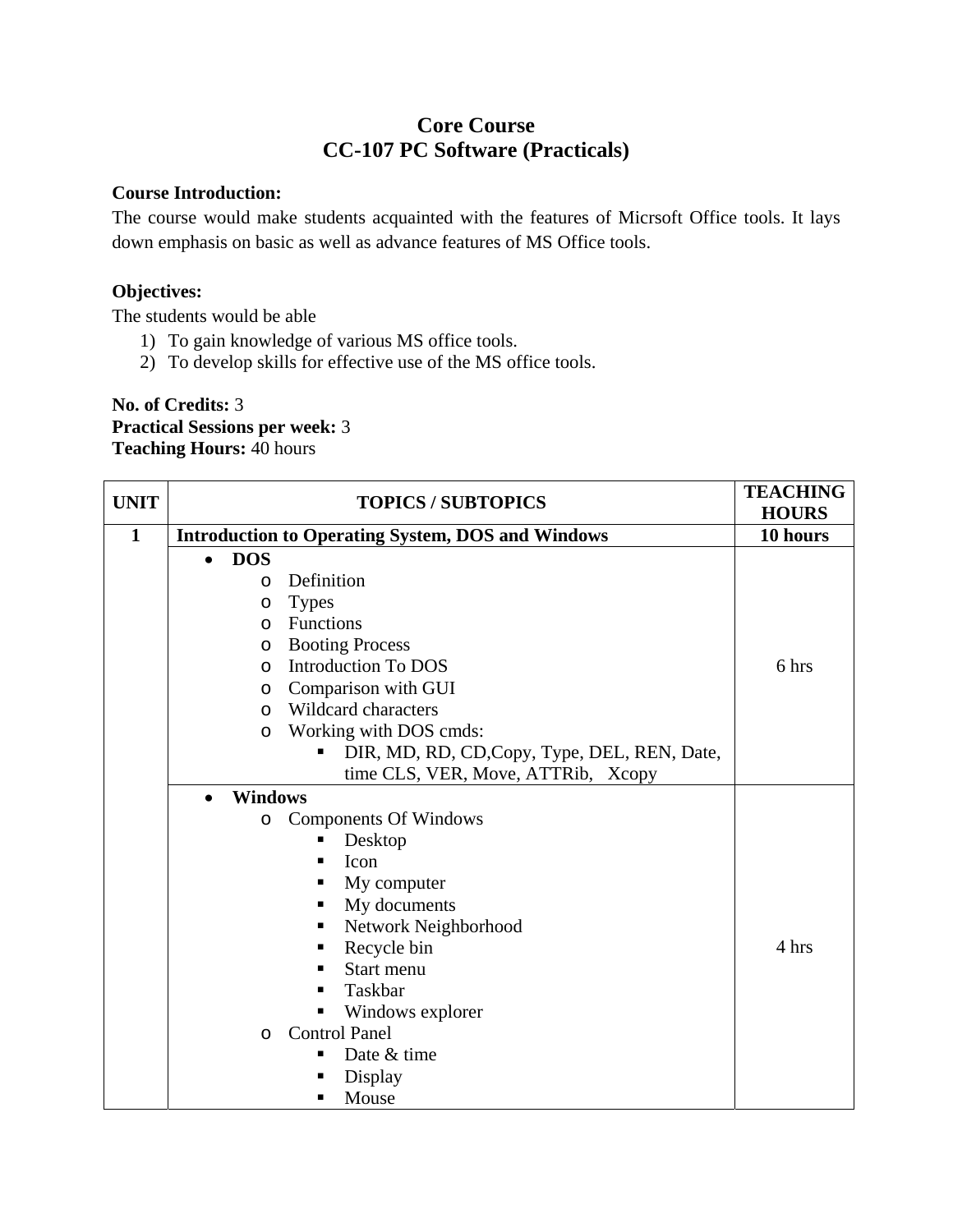|                         | User accounts                                               |          |
|-------------------------|-------------------------------------------------------------|----------|
|                         | Add & remove programs                                       |          |
|                         | Files and Folders<br>$\Omega$                               |          |
|                         | <b>Creating Folder</b><br>п                                 |          |
|                         | Folder Operations (copying, moving and deleting)<br>٠       |          |
|                         | Creating files $&$ file operations<br>٠                     |          |
|                         | <b>Creating Shortcuts</b>                                   |          |
|                         | <b>System Tools</b><br>O                                    |          |
|                         | Disk Defragmentation                                        |          |
| $\boldsymbol{2}$        | MS Word & Introduction to Excel                             | 10 hours |
|                         | <b>MS Word Introduction</b><br>$\bullet$                    |          |
|                         | Creating word documents<br>O                                |          |
|                         | Navigating and editing word documents<br>O                  | 2 hrs    |
|                         | Formatting, viewing and printing a document                 |          |
|                         | O                                                           |          |
|                         | <b>MS Word Advanced Features</b><br>$\bullet$               |          |
|                         | Working with tables and graphics<br>O                       |          |
|                         | Mail Merge<br>$\circ$                                       |          |
|                         | <b>Other Features</b><br>$\circ$                            | 5 hrs    |
|                         | Autocorrect                                                 |          |
|                         | Autotext                                                    |          |
|                         | Macros<br>п                                                 |          |
|                         | Protecting documents                                        |          |
|                         | <b>Excel</b><br>$\bullet$                                   |          |
|                         | <b>Introduction To Excel</b><br>$\circ$                     |          |
|                         | Concept of Workbook<br>O                                    |          |
|                         | Worksheet, Workspace<br>$\circ$                             | 3 hrs    |
|                         | Types of data<br>O                                          |          |
|                         | <b>Formatting Workbook</b><br>O                             |          |
|                         | <b>Conditional formatting</b><br>O                          |          |
|                         | Sorting Data<br>O                                           |          |
| 3                       | <b>MS PowerPoint</b>                                        | 10 hours |
|                         | <b>MS Powerpoint Introduction</b><br>٠                      |          |
|                         | Creating, browsing & saving Presentation<br>O               |          |
|                         | Editing & formatting slides<br>O                            | 4 hrs    |
|                         | Working with objects<br>O                                   |          |
|                         | <b>Enhancing presentation using multimedia</b><br>$\bullet$ |          |
|                         | Transitions<br>$\circ$                                      |          |
|                         | <b>Preset Animation</b><br>$\circ$                          |          |
|                         | <b>Rehearse Timings</b><br>$\circ$                          | 6 hrs    |
|                         | Pack & go wizard<br>O                                       |          |
|                         | Pen<br>O                                                    |          |
|                         | <b>Custom Show</b><br>O                                     |          |
| $\overline{\mathbf{4}}$ | <b>Advanced Excel</b>                                       | 10 hours |
|                         |                                                             |          |
|                         |                                                             |          |
|                         | <b>Advanced Excel Features</b>                              | 6 hrs    |
|                         | Data validation<br>ᠬ                                        |          |
|                         | Data filter (Auto & Advance)<br>$\circ$                     |          |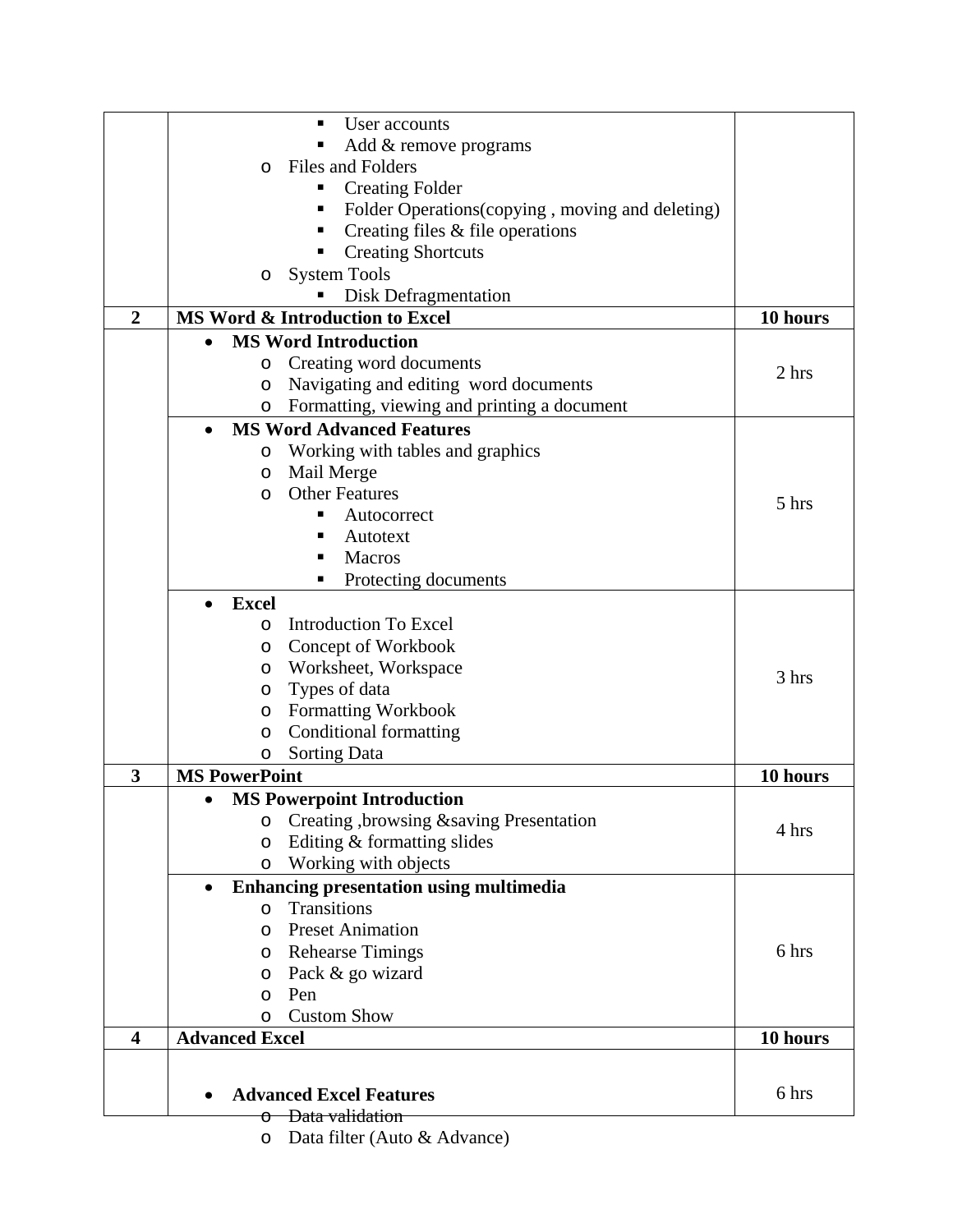| $\circ$   | Charts                                             |       |
|-----------|----------------------------------------------------|-------|
| $\circ$   | What if analysis                                   |       |
|           | Goal seek                                          |       |
|           | Scenario<br>п                                      |       |
| $\circ$   | Protecting Worksheet                               |       |
| $\circ$   | Types of error                                     |       |
| $\bullet$ | <b>Functions and Formulas</b>                      |       |
| $\circ$   | Mathematical                                       |       |
|           | Round, ceil, floor, fact, subtotal, sum, sumif     |       |
| $\circ$   | Logical                                            |       |
|           | AND, OR, NOT, if                                   |       |
| O         | Statistical                                        |       |
|           | Min, max, avg, count if                            |       |
| $\circ$   | Text                                               | 4 hrs |
|           | Concatenate, Exact, find, left, right, len, lower, |       |
|           | upper, trim                                        |       |
| $\circ$   | Lookup                                             |       |
|           | Hlookup, Vlookup                                   |       |
| $\circ$   | Date and Time                                      |       |
|           | Date, day, days 360, hour, minute, now, second,    |       |
|           | time, today, year, datediff                        |       |

Working with Personal Computer Software(Second Edition 2010) Publisher : Wiley India, New Delhi By R.P.Soni, Harshal Arolkar , Sonal Jain

## **Reference Books:**

- 1. Office 2003 in Simple Steps Publisher: Dreamtech Press by Kognent Learning Solutions Inc
- 2. Microsoft Office Plain And simple (Edition 2003) Publisher: Microsoft Press By Jerry Joyce & Marianne Moon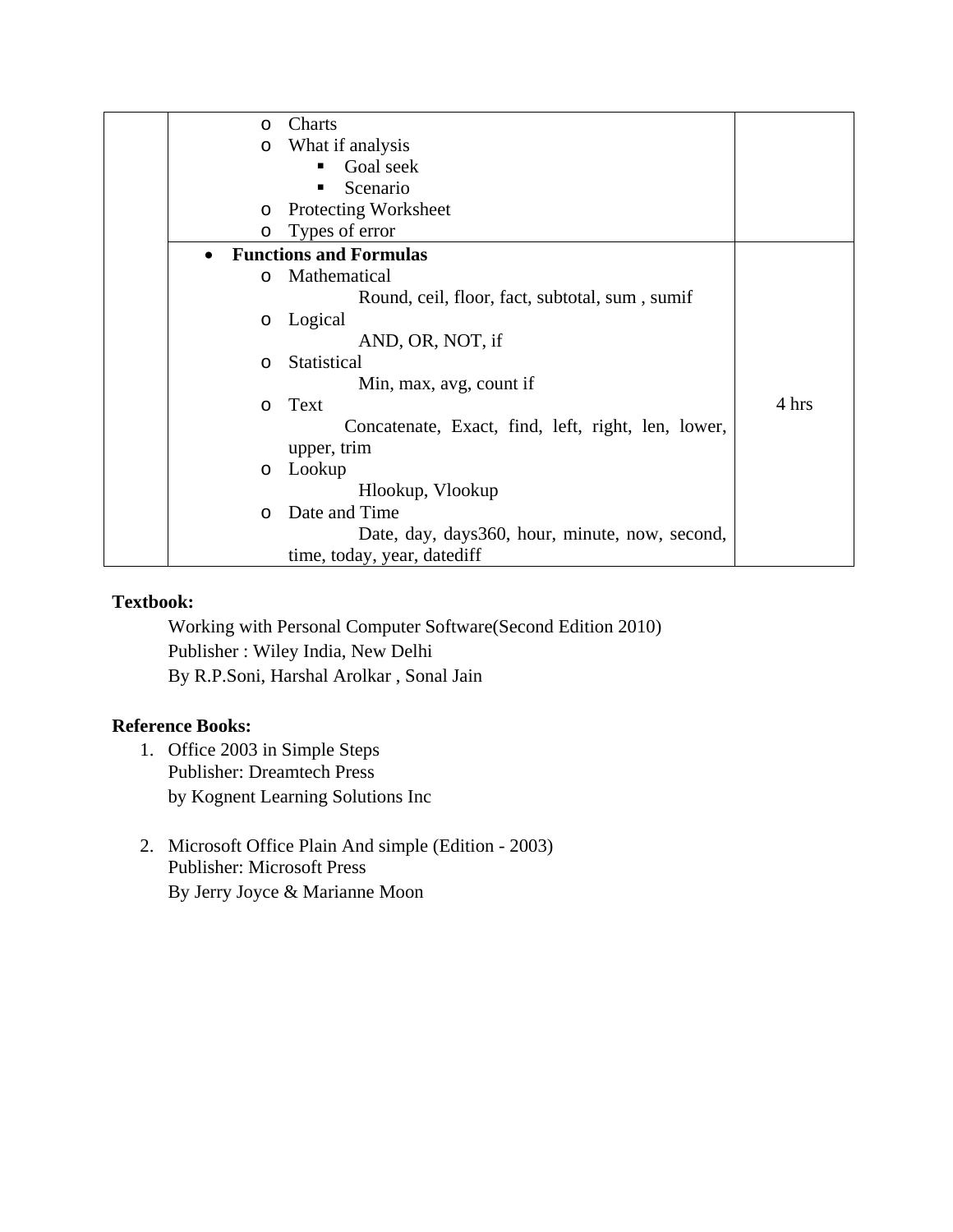# **ELECTIVE COURSE (EC-101): HEALTH EDUCATION**

**Number of credits: 2 Lectures per week: 2 Teaching Hours: 20** 

## **UNIT - I:** a) Concept of Health & Health education

- b) Health Education Aims, Principles, Contents and Methods.
- c) Levels of Health Care in India, 3-Tier system of health care
- d) Positive health : Meaning & Spectrums
- e) Role of Heredity & Environment

**UNIT - II:** a) Nutrition:

- Proximate Principles
- Balance diet
- **Malnutrition**
- b) Effects of Smoking, Drugs and Alcohol
- c) School Health services & Programme
	- **Aspects**
	- Role of the P.E. Teacher, Principal and Doctor
- **UNIT III:** Community & Environmental Health
	- Pollution:- Its causes  $\&$  effect on health
		- i. Air Pollution
		- ii. Water Pollution
		- iii. Noise Pollution
	- Occupational Hazards
	- Housing
	- Population: Policy, explosion, dynamics & family welfare Programme

### **UNIT - IV:** a) Epidemiology of Communicable Disease

- Small & Chicken Pox
- Tuberculosis
- $\bullet$  Measles & Mumps
- Malaria, Dengue and Chickengunia
- Rabies, Jaundice & Yellow fever
- b) Epidemiology of Non-Communicable Disease
	- Coronary Heart Disease (CHD)
	- Cancer
	- Diabetes
	- **Hypertension**
- c) Sexually Transmitted Diseases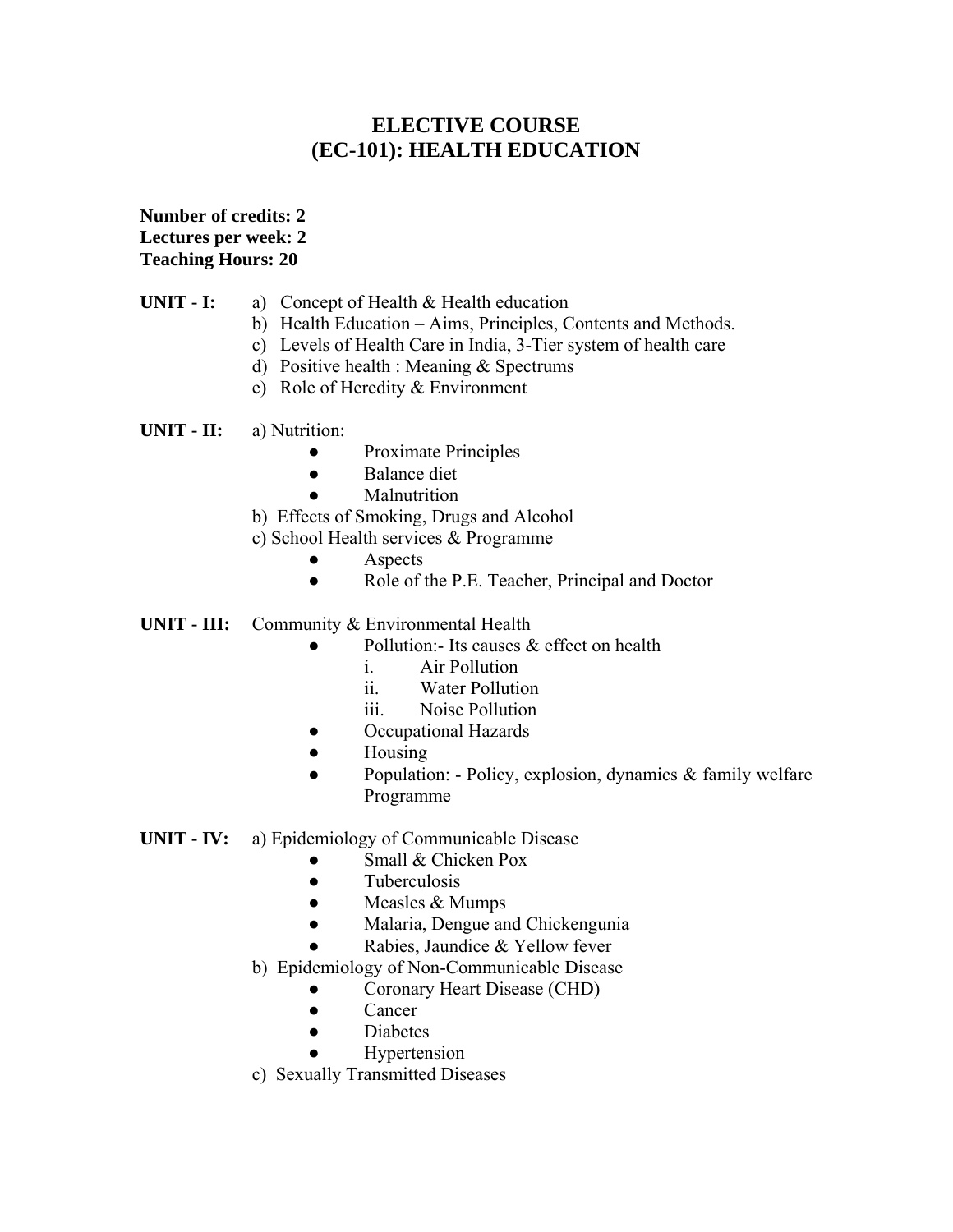### **Reference:**

- ♦ Park J.E., Park K*. Text Book for preventive and social Medicine*Jabalpur : Message Banarasidas Bhanet 1980 Edn.8
- ♦ Turner C.E. *The School Health and health Education* (st. Louis : TheC.V.
- $\blacklozenge$  Mosby Co. 1952) Edn. 2
- ♦ Bedi, Yashpal, *Social and preventive Medicine* (Delhi: Atamaram & Sons1983).
- ♦ Ghosh B.N. *A Treaties of Hygiene and Public Health* (Calcutta : Scientific Publication Co. 1952) Edn. 2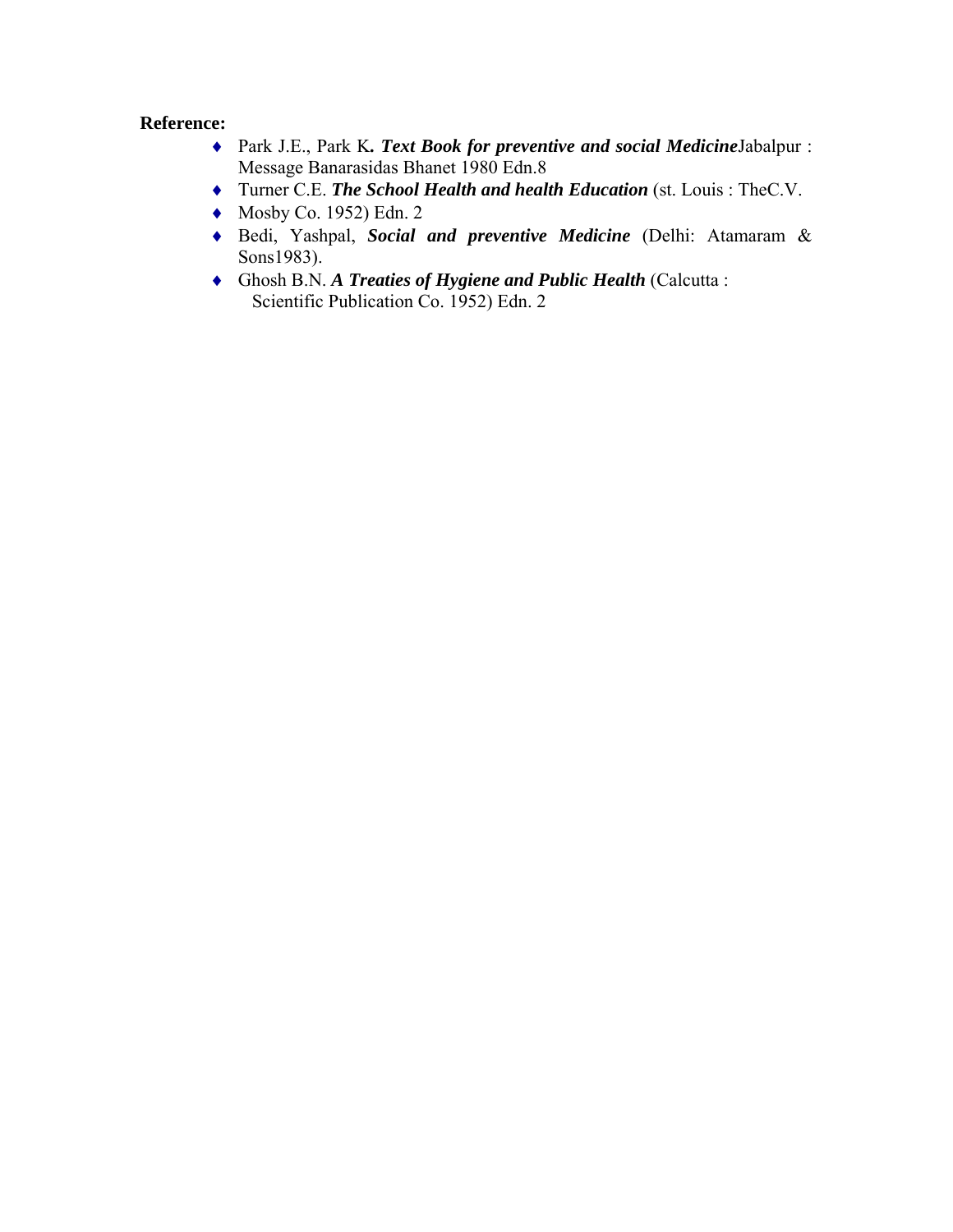## **ELECTIVE COURSE EC-101 CULTURE AND CIVILISATION**

#### **Objectives of the Course:**

Students would be able

- 1. To introduce the students the basic concepts of Culture and Civilization.
- 2. To get an overall idea about Indian Culture with special reference to business.
- 3. To get an idea about Organizational and Corporate Culture.

**Number of credits: 2 Lectures per week: 2 Teaching Hours: 20** 

- **UNIT I**: Culture- concept, meaning & definition Elements of culture Discourses on culture in 19th and 20th Century *(an overview)* - Layers of culture - Manifestations of culture - Civilization - concept, meaning & definition - Characteristics of civilization - difference between culture and civilization - Cultural diversity *-* Dimensions of cultural diversity.
- **UNIT II** : Indian Culture & Heritage cultural diversity of India Geographic  Religious - Languages –Clothing and attire - Food habits - Cultural *-*  Economic Culture &History of India *{Trade & Industrial Organization, Traders & Shopkeepers, Inland routes and Trade marts, Exports & Imports, Production centers & Specialization, Credit & Banking, Barter & Medium of exchange, Labour and vocational mobility*) - Business culture of India -Specialty of Indian business style - Industrialization in India - History of Industrialization - Industrialization today.
- **UNIT III** : Business culture business culture models Interpersonal interaction model & Risk and feedback model *(Power culture, Achievement culture, Support culture, Role culture, Macho, Tough-guy culture, Work-hard and Play-hard culture, Bet-the-Company culture & Process Culture).-*  Business culture consultants - Organizational culture and business history - Typologies of organizational culture - Key elements of organization culture. - Organization culture & Ethics.
- **UNIT IV:** Corporate culture Evolution of Corporate culture Corporate culture and organizational culture - Necessity for designing - Corporate culture, values and strategic change - Organizational capabilities - Changing and --Cultivating a positive corporate culture - a better corporate culture - Corporate culture and performance – Corporate culture and its historical context in India - Corporate culture and Indian Industries.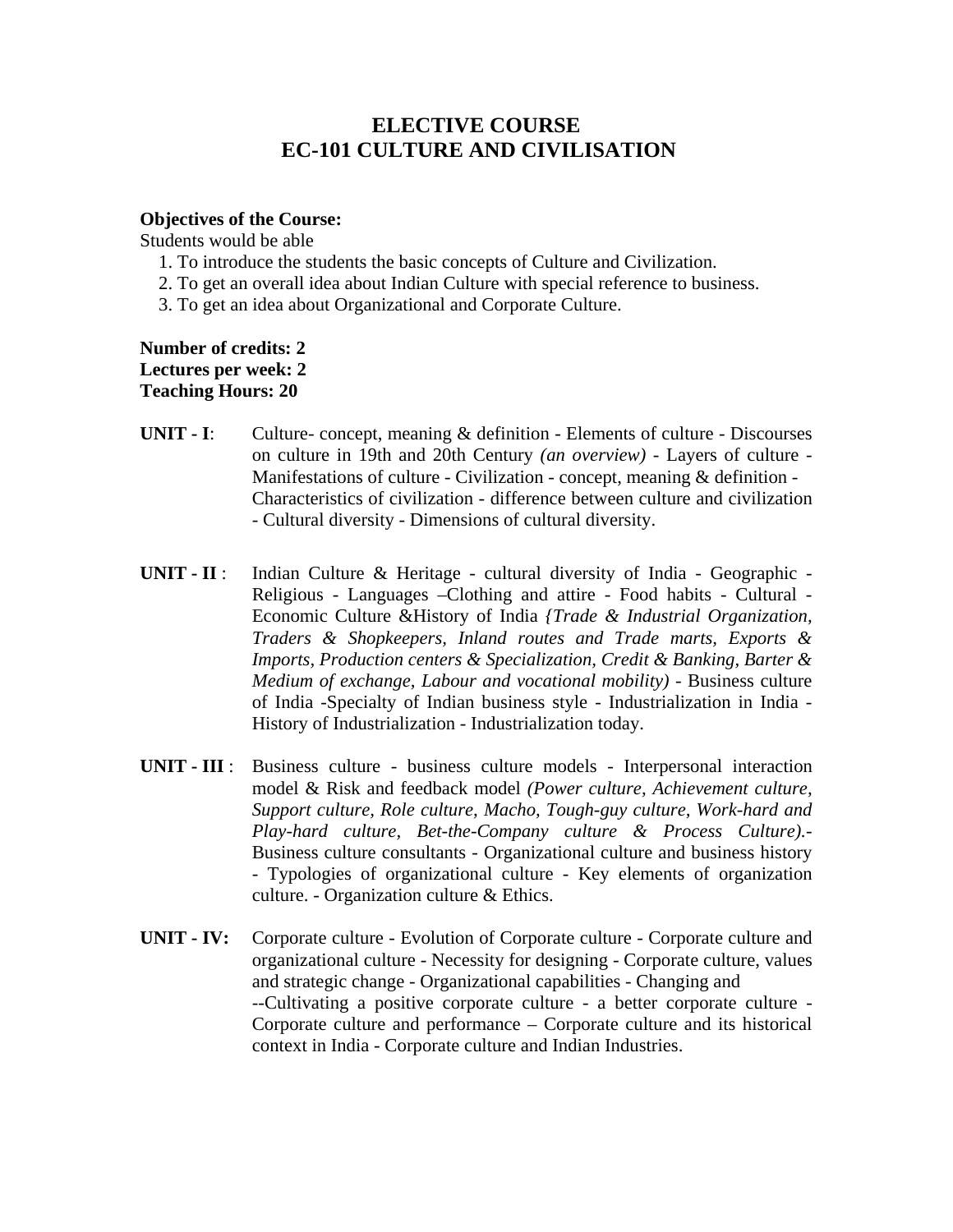## **ELECTIVE COURSE (EC-101): LEARNING FROM WORLD LEADERS**

## **Number of credits: 2 Lectures per week: 2 Teaching Hours: 20**

#### **Course Introduction**:

It brings together the ideas, innovation and achievements of the great world thinkers and leaders of contemporary times for the students to learn and benefit from. In studying the selections, the students will get to discuss and debate a wide range of topics—from academic disciplines, such as philosophy, history, sciences, psychology, literature, performing arts and theatre to social and cultural issues and much more. This will provide the students with a window into a critical understanding of the globalized world. The personalities selected in this course are indicative, and additions or changes can be made according to the choice of the teachers, giving them a leeway to adapt the course to their own teaching methods and pedagogic requirements. Approximately four selections from each category need to be studied during the course. A typical course would include an extract from the life story/work/speech/personal correspondence/biography etc., of these personalities, an annotated description of the context of the personality, his/her work and contribution to humanity.

| <b>Units</b>             | <b>Topics and Subtopics</b>                                      |
|--------------------------|------------------------------------------------------------------|
| I. From the              | <b>Extracts from the life stories and works of: (Any Two)</b>    |
| <b>World of Sciences</b> | Einstein, Edison, Rutherford, Marconi, C. V. Raman, Ronald       |
|                          | Ross; Marie and Pierre Curie; Alexander Fleming; Frederik        |
|                          | Sanger                                                           |
| II. From the world       | <b>Extracts from the life stories and works of: (Any Two)</b>    |
| of Industry              | Bill Gates; Larry Page and Sergey Brin; John Ford; Steve Jobbes; |
|                          | Lee Iaococca; Rupert Murdoch; Richard Branson; Marjorie          |
|                          | Scardino;                                                        |
| <b>III.</b> From the     | <b>Extracts from the life stories and works of: (Any Two)</b>    |
| <b>World of Politics</b> | Abraham Lincoln, Lenin, Nelson Mandela; Barack Obama,            |
| and Social               | Gorbachev, Mustafa Kemal Pasha; Yitzhak Rabin; Sukarno; Ong      |
| <b>Enterprise</b>        | San Su Kyi; Golda Meyer;                                         |
| <b>IV.</b> From the      | <b>Extracts from the life and stories of: (Any Two)</b>          |
| World of Arts,           | Hellen Keller; Charles Chaplin; The Beatles; Michael Angelo;     |
| <b>Culture</b> , and     | Picasso; Tyeb Mehta; Danny Boyle; Richard Attenborough; Pele;    |
| <b>Sports</b>            | Bolt; Jessie Owens; Bryan Lara, Don Bradman                      |
|                          |                                                                  |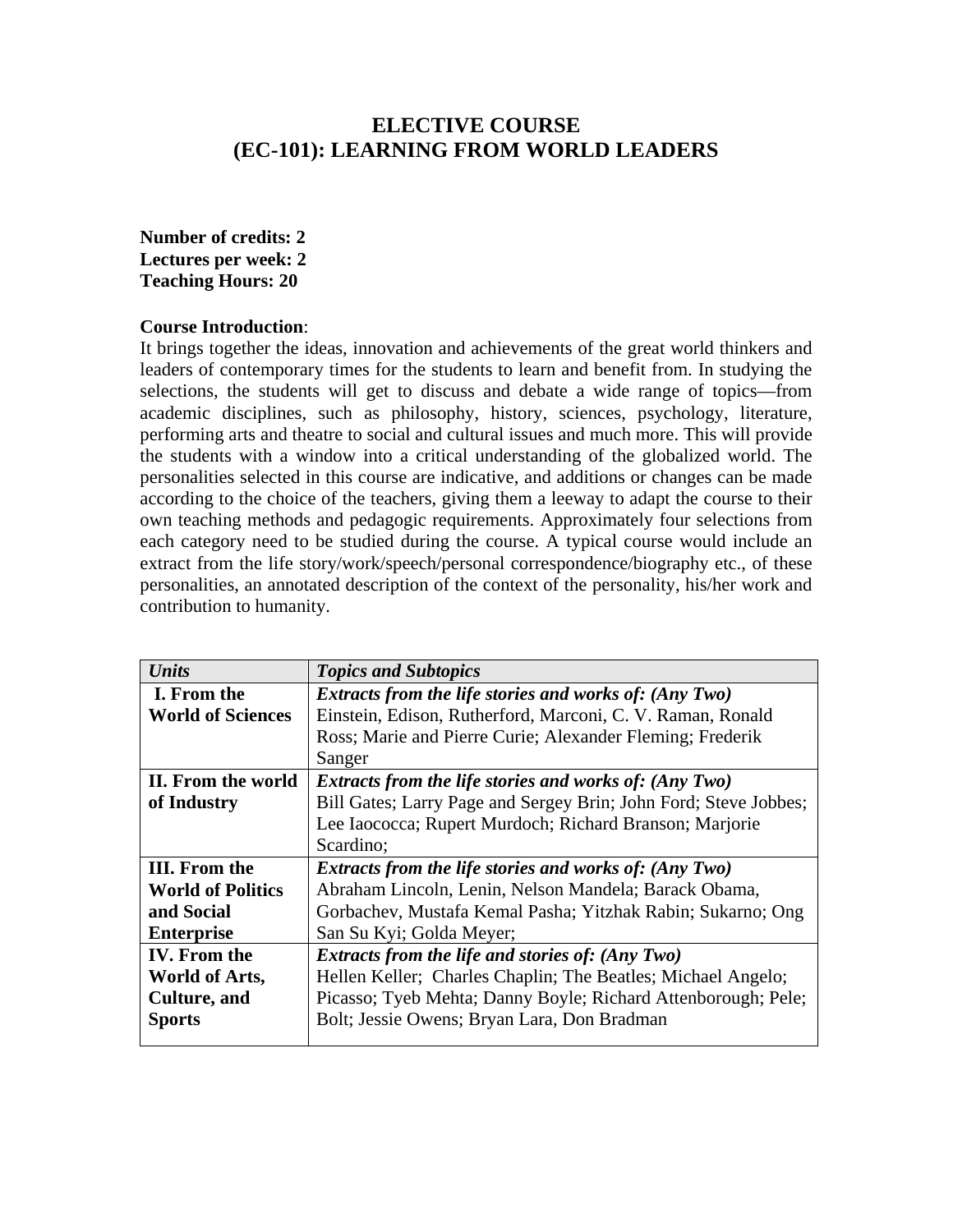# **Foundation Course FC-101 Communication Skills**

### **Course Introduction:**

Communication has to keep pace with people's life style, business and occupations. There are changes in communication style as technology influences everything that we do: business, industry, education, entertainment and our daily lives. As it is used in every walk of life the course is designed keeping in mind all the four language skills – Listening, Reading, Writing and Speaking. The syllabus covers four units named Theory of Communication, Written Communication, Speaking Strategies and Language Work. These four units fulfill the requirement of the communication subject.

## **Objectives:**

Communication is a very essential skill for everyone to be successful in their professional carrier and daily life. The objective is to acquaint the students with the basic concept of communication, how to draft formal and business letters, polishing their speaking abilities and revising their grammatical and word power.

**No. of Credits:** 2 **Theory Sessions per week:** 3 **Teaching Hours:** 40

| <b>UNIT</b>  | <b>TOPICS / SUBTOPICS</b>                                   | <b>TEACHING</b><br><b>HOURS</b> |
|--------------|-------------------------------------------------------------|---------------------------------|
| 1            | <b>Theory of Communication</b>                              |                                 |
|              | • Definition & process of Communication                     | 1 hrs                           |
|              | • Verbal – Non-verbal Communication                         | 2 hrs                           |
|              | • Dimensions of Communication                               | 2 hrs                           |
|              | <b>Features of effective Communication</b>                  | 2 hrs                           |
|              | Barriers to effective Communication                         | 2 hrs                           |
|              | Objectives of Communication                                 | 1 hrs                           |
| $\mathbf{2}$ | <b>Written Communication</b>                                | 10 hours                        |
|              | Understanding the basics of letter writing                  | 2 hrs                           |
|              | <b>Business Letters</b>                                     |                                 |
|              | Inquiry & Reply letters<br>$\circ$                          | 3 hrs                           |
|              | Placing, Execution and Cancellation of an orders<br>$\circ$ |                                 |
|              | Non Business formal letters<br>$\bullet$                    |                                 |
|              | Letter to the Post Master                                   |                                 |
|              | Letter to the Police Commissionaire<br>$\Omega$             | 3 hrs                           |
|              | Letter to the Municipal Health Commissionaire               |                                 |
|              | Letter to the Editor<br>$\Omega$                            |                                 |
|              | Letter to the Director of your college<br>$\circ$           |                                 |
|              | <b>Job Application</b>                                      | 2 hrs                           |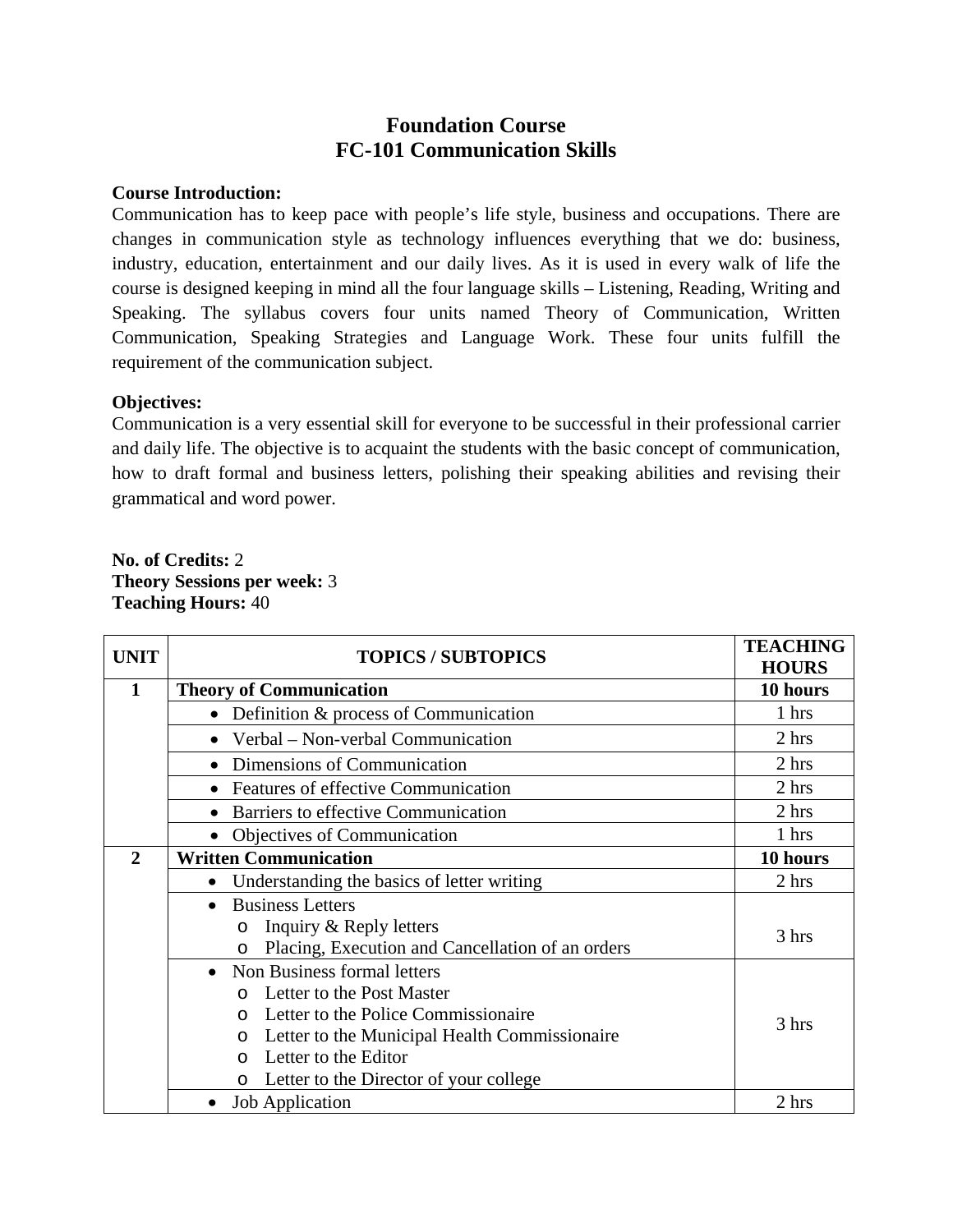| 3                | <b>Speaking Strategies</b>                                        | 10 hours |
|------------------|-------------------------------------------------------------------|----------|
|                  | <b>Vowels and Consonants</b><br>$\bullet$                         | 2 hrs    |
|                  | Braking words into syllabus and making accent/stress<br>$\bullet$ |          |
|                  | (Elementary level)                                                | 2 hrs    |
|                  | <b>Interview</b><br>$\bullet$                                     |          |
|                  | Introduction<br>$\Omega$                                          |          |
|                  | General preparation for an Interview<br>$\circ$                   | 3 hrs    |
|                  | Types of questions generally asked<br>$\circ$                     |          |
|                  | Types of Interviews<br>O                                          |          |
|                  | <b>Presentation</b><br>$\bullet$                                  |          |
|                  | Preparing an outline of the presentation<br>O                     |          |
|                  | Using visual aids<br>$\circ$                                      | 3 hrs    |
|                  | Body language and effective presentation<br>$\circ$               |          |
| $\boldsymbol{4}$ | <b>Language Work</b>                                              | 10 hours |
|                  | Tenses<br>$\bullet$                                               | 4 hrs    |
|                  | Preposition<br>$\bullet$                                          | 2 hrs    |
|                  | Confusables *<br>$\bullet$                                        | 2 hrs    |
|                  | One word substitute                                               | 1 hrs    |
|                  | Homonyms                                                          | 1 hrs    |

1. Communication Skills

Publisher:Oxford University press.

- By: Meenakshi Raman, Sangeeta Sharma
- Unit 1 : Chapter-1 Communication Theory
- Unit 2 : Chapter-11 Basic Official Correspondence
- Unit 3 : Chapter-3 Phonetics
- Unit 4 : Chapter-10 Grammar & Vocabulary

## **Reference Books:**

- 1. Communication Skills Publisher: Prentice Hall of India Pvt Ltd. By Leena Sen,
- 2. Effective Technical Communication Publisher: Tata Mac. Co. Ltd By M Ashraf Rizvi
- 3. Oxford Business English Dictionary Publisher: Oxford Uni. Press.
- 4. Business English & Communication Publisher: Mac Graw Hill Internationl edition By Lyn R. Clark, Kenneth Zimmer and Joshoph Tinervia,